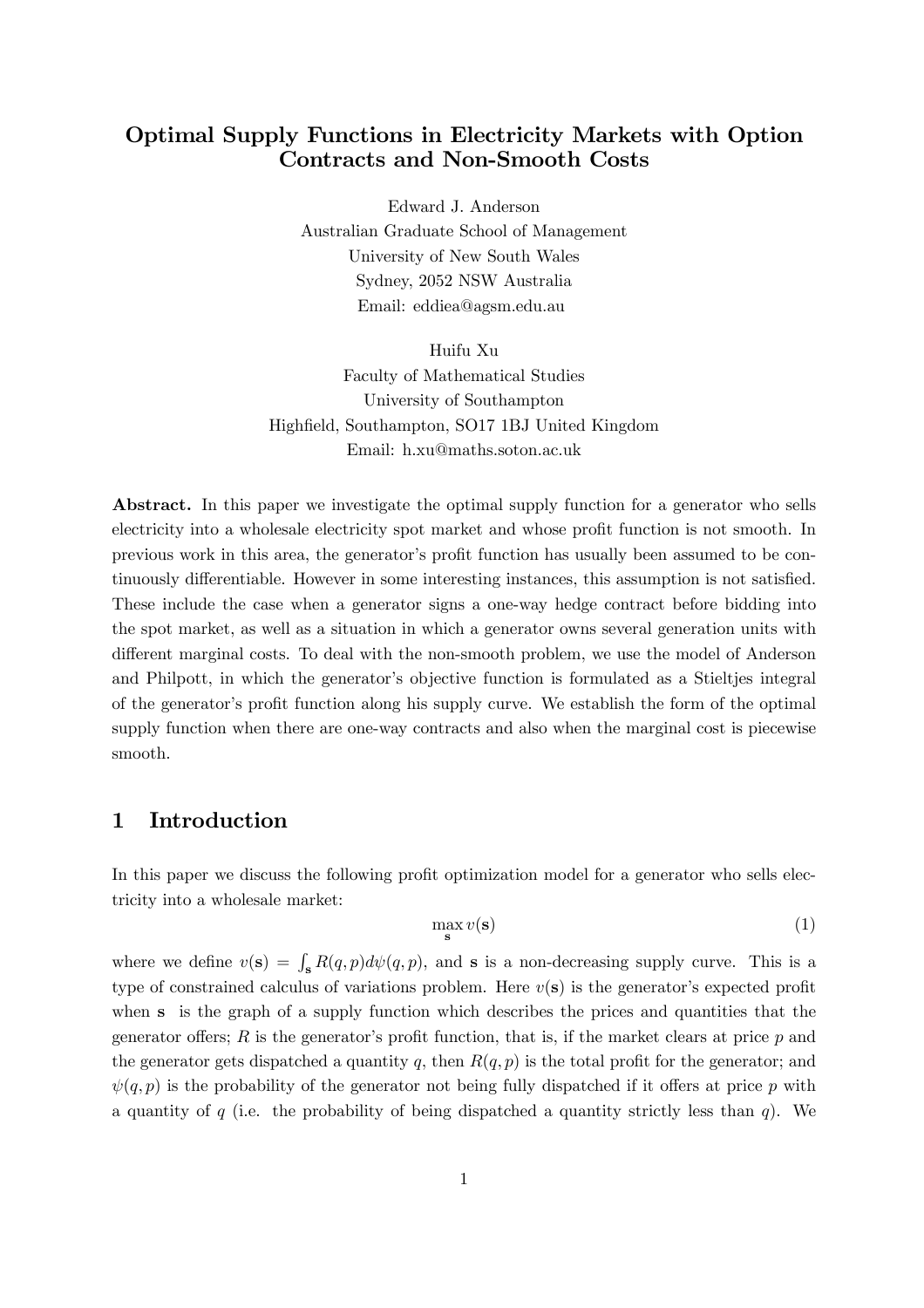investigate the solution of (1) when R is piecewise continuously differentiable (piecewise  $C^1$  in short).

This model was first introduced by Anderson and Philpott [2]. It applies in a pool system in which generators bid different quantities of power into the market at different prices, and then an independent system operator decides how actual demand is to be met by dispatching cheaper power first. In the simplest case, when all power is offered at the same node, there is a single price at which the market clears and this is the price paid to each generator for all the power it supplies. Generators compete with each other, with each generator offering a supply schedule, usually made up of tranches of power at different prices. Actual electricity markets have to operate within the constraints of an electricity network, and moreover have a number of features designed to ensure continuity of supply.

By assuming the continuous differentiability of the profit function R and of the  $\psi$ -function, Anderson and Philpott investigated first order necessary conditions for a general supply curve to be locally optimal. Anderson and Xu [4] extended the discussion to consider both second order conditions and sufficient conditions for optimality.

In this model the generator aims to maximize  $v(s)$ , the expected profit. In some circumstances a stronger type of optimality can be achieved in which s is chosen so that the generator's profit is maximized for every possible realization of the uncertainties in the market. This idea was first used by Klemperer and Meyer [17] to derive a Nash supply function equilibrium (SFE) in an oligopoly where every player faces uncertainty in demand. Green and Newbery [14] noted that in electricity markets the uncertainty of demand is equivalent to daily time-varying demand, when a single supply schedule is applied over a whole day. They used the SFE model to investigate optimal supply functions in the electricity market in England and Wales. Since then, the SFE model has been widely used to study bidding behaviour in an electricity spot market, see for instance  $[9, 21, 19, 11, 10]$  and the references therein. In the original work on SFE  $([17]$ and [14]), supply functions were required to be monotonically strictly-increasing and continuously differentiable. In recent work the SFE approach has been extended to non-decreasing and discontinuous supply functions ([10, 11, 20]).

In this paper we investigate the optimization problem  $(1)$  when the profit function R is piecewise continuously differentiable. We consider two ways in which the non-smoothness in  $R$ can occur.

The first case is associated with the contracts that a generator may sign before bidding in the spot market. Such contracts are used to hedge risks in the spot market; they are financial instruments and do not involve an actual transfer of power. Some further information om different kinds of electricity derivatives can be found in Deng and Oren [8]. The most common types of contract that a generator may sign are: (a) a one-way (call option) contract which commits the generator to pay any positive difference between the pool price and the strike price to the holder of the contract; (b) a one-way (put option) contract which gives the generator the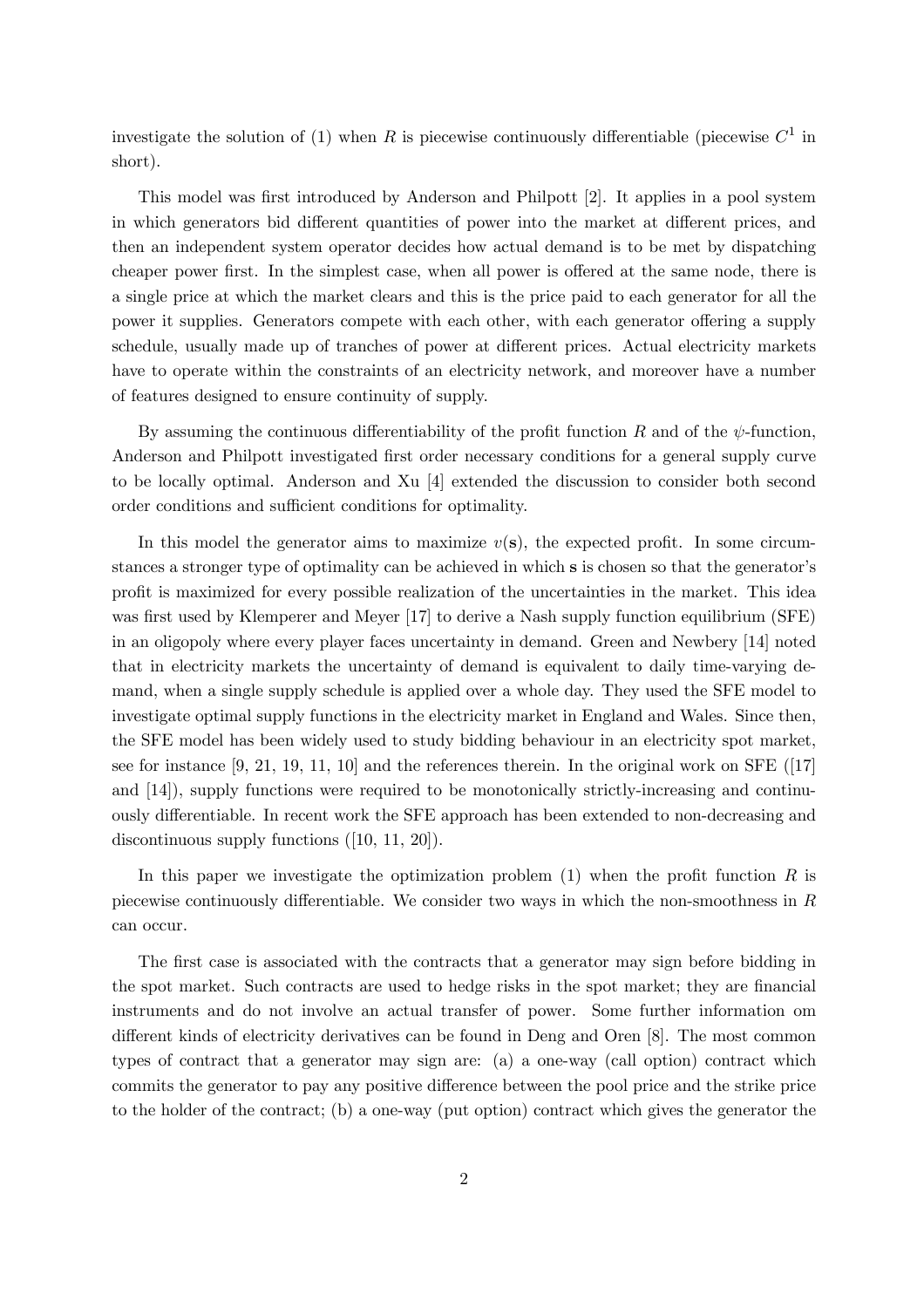right to claim any positive difference between the pool price and the strike price; (c) a two-way contract that establishes a strike price for both generator and contract holder. If the pool price is above the strike price, the generator compensates the contract holder the difference, otherwise he claims the difference. Two-way contracts were discussed by Green [13] and Newbery [18] in the framework of SFE. More recently, Anderson and Xu used the model (1) to investigate the impact of two-way contracts on the generator's optimal supply function. The one-way contracts (both put and call options) add non-smoothness to the profit function R, while a two-way contract does not. In this paper we derive globally optimal supply curves that solve (1) when there are one-way contracts.

The other case which leads to piecewise smoothness of the profit function occurs when the generator's cost function is piecewise smooth. A generator may own a number of generation units and each unit has its own marginal cost. Consequently the generator's cost function becomes piecewise  $C^1$ . Baldick, Grant and Kahn [10] discussed a linear SFE model under the circumstance of piecewise  $C^1$  cost functions. In this paper, we show how the optimization approach can deal with a generator having a cost function with a general piecewise structure.

Much of the previous work in this area has been concerned with equilibrium analyses, with the aim of assessing the market behaviour when generators compete. Our analysis considers the problem from the point of view of a single generator, with only limited knowledge of the other generators. This is a significant limitation. Electricity markets operate as repeated games and we should expect that, in the absence of any form of collusion, market outcomes would approach a Nash equilibrium for this game. Nevertheless we claim our analysis is of interest.

Firstly we note that a game theory analysis carried out in the usual way assumes common knowledge of generator characteristics. Often, exact knowledge about cost structures for other generators is unlikely, and in particular in most markets generators will not know or be able to deduce the terms of contracts signed by other generators. Often such contracts are signed for short periods of time and the contract position of a generator varies from day to day. This makes it unlikely that a generator can learn about the contract position of another generator by observing their bidding strategy over time.

Second we observe that the analysis we give is valuable in ascertaining the difficulties involved in a full equilibrium analysis. With full information, some of the optimal policies that we derive have prices at which a non-zero quantity is offered, which means the supply function jumps in quantity at a particular price. This will have the effect of making the market distribution function discontinuous for other players. In this case an optimal solution may not exist - so that a Nash equilibrium cannot be found. Anderson and Xu ([7]) show how  $\varepsilon$ -optimal solutions can be calculated in these circumstances.

We claim that the form of the optimal policies that we derive is of interest, even if it is not easy to translate this work into an equilibrium model.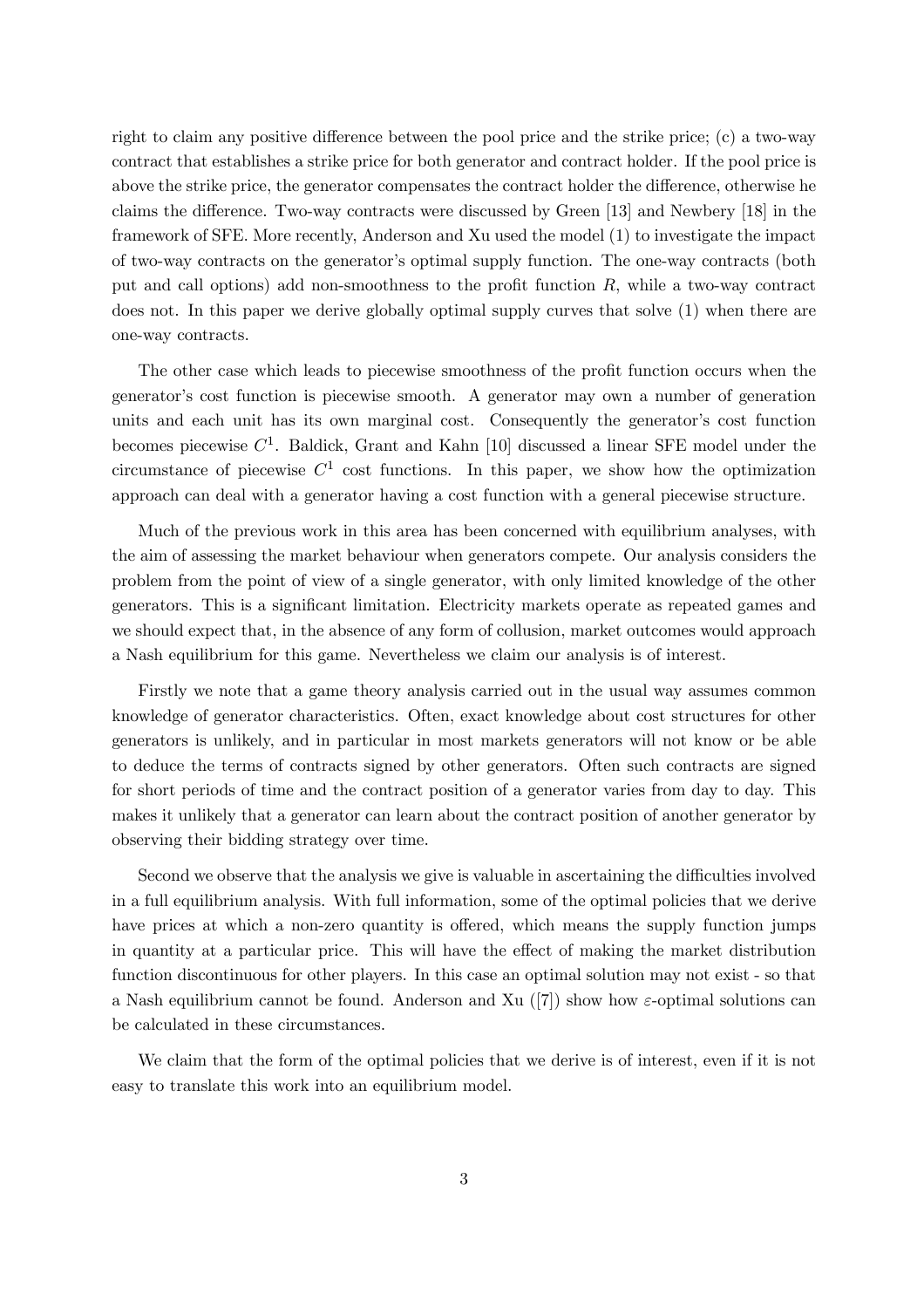#### 2 Problem formulation and fundamentals

We need to fill in some background on the formulation of  $(1)$ . For convenience, we will write generator A for the generator whose optimal policy we wish to find. We begin by considering generator A's profit function  $R(q, p)$ . Usually  $R(q, p)$  has three components. First there is the cost of generating a quantity q of electricity which we write as  $C(q)$ , and which we shall assume is an increasing convex function. Second there is the amount  $pq$  that is paid to the generator through the market clearing mechanism. Third, there are payments that may be made as a result of hedging contracts entered into by the generator. The hedging contracts are financial instruments with the money paid under the contract tied to the pool price. We write  $H(p)$  for the money added to (or deducted from, when  $H(p) < 0$ ) the generator's profit when the market clears at price p. Thus

$$
R(q, p) = qp - C(q) + H(p).
$$

Throughout this paper, we assume that spot market demand is given by  $D(p) + \epsilon$  where p is the price and  $\epsilon$  is a random shock. We denote by g the density function of the distribution of the random shock and assume that g is well defined and has an interval support set  $[\epsilon_1, \epsilon_2]$ . We take demand to be continuously differentiable and strictly decreasing in price, that is,  $D'(p) < 0$ .

In the spot market each generator makes an offer into the market: in many cases this takes the form of an offer stack, being a set of quantities at increasing prices. We use a supply function, S, to describe the price-quantity relationship, so that  $S(p)$  denotes generator A's offer of quantity at price p. The way that the market operates means that we must restrict supply functions to be increasing (though not necessarily strictly). The supply function is defined on  $[0, p<sup>M</sup>]$  where  $p<sup>M</sup>$  is the price ceiling that operates in the spot market. In many markets it is possible to bid at a negative price, and spot prices in the middle of the night can occasionally be negative. This occurs when demand is very low and generators have to carry the cost of turning equipment on and off: sometimes it makes sense for a generator to pay for the privilege of being left on. However in our model, for simplicity, we normalize prices so that the lower limit is zero. There is no loss of generality in doing this so long as there is a finite price floor.

Generators in an electricity market offer energy into the market at prices they determine. We can express the quantity of electricity offered as a function of price  $p$ ,  $S(p)$  say, which is the amount to be delivered if the market clearing price is  $p$ . Note that in electricity markets, offers are required to be put in ascending order of price with those offered at lower price getting dispatched first. Therefore we require  $S(p)$  to be non-decreasing. In some cases, we will use, for convenience, the graph of a supply function which is defined as:  $\mathbf{s} = \{ (S(p), p) : 0 \leq p \leq p^M \}.$ The graph **s** is a curve in the quantity-price plane which we call the *supply curve*.

Anderson and Philpott [2] prove that the expected profit for generator A if it offers a supply function  $S(p)$  can be expressed as a Stieltjes line integral over the supply curve s:

$$
v(\mathbf{s}) = \int_{\mathbf{s}} R(q, p) \, d\psi(q, p),
$$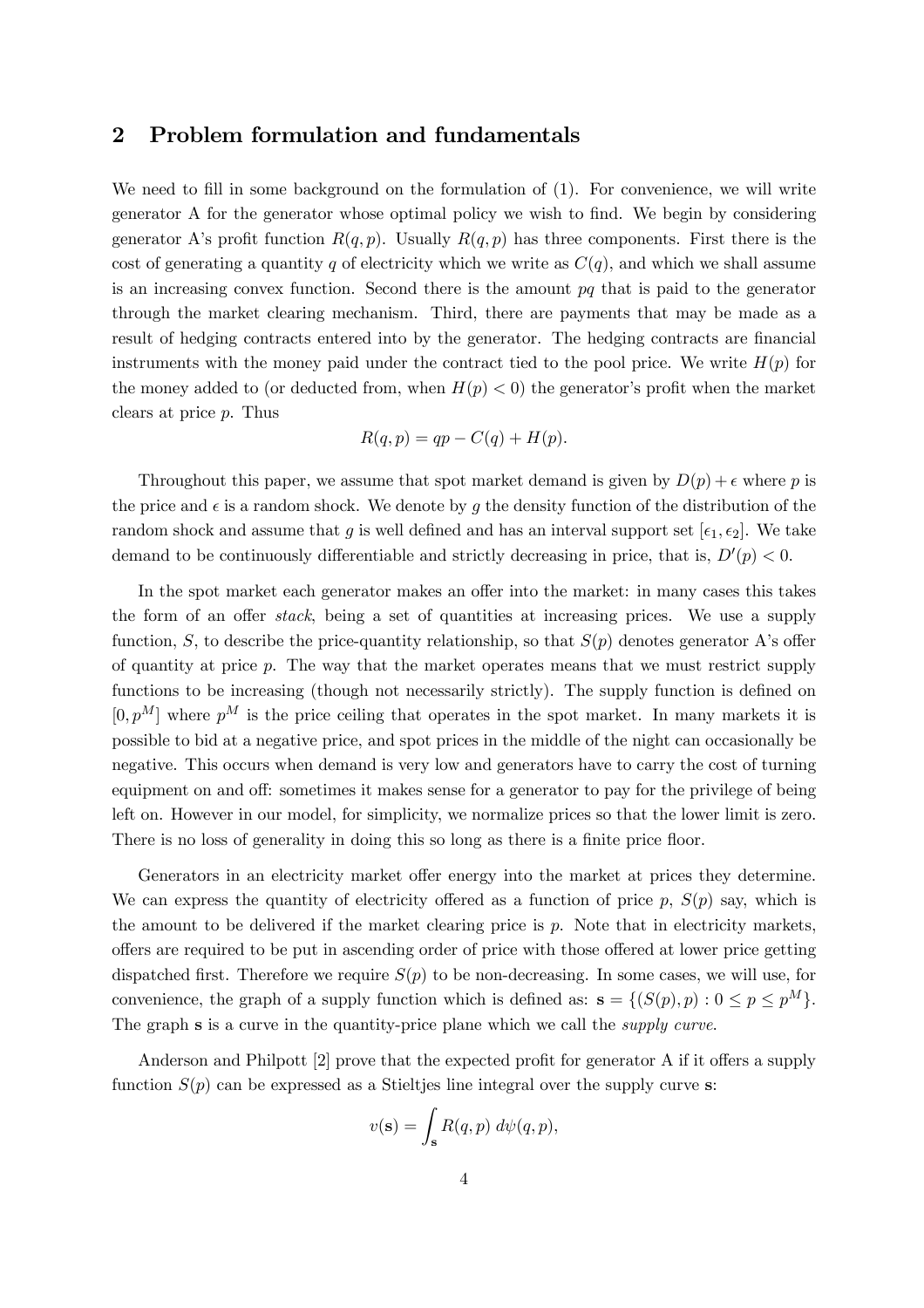where  $\psi$  is a continuous *market distribution function* for generator A.

To define the function  $\psi$  we need to introduce the residual demand function  $D_A(p)$  where the subscript A indicates that this is the residual demand for generator A. The residual demand at a price p is the demand which occurs at this price (assuming no demand shock) which will not be met by dispatch from the other generators. If we let  $S_B(p)$  be the aggregate supply function offered by the other generators, then  $D_A(p) = D(p) - S_B(p)$ . The residual demand function, given a particular random demand shock  $\epsilon$ , is  $D_A(p) + \epsilon$ .

The market distribution function  $\psi(q, p)$  represents the probability that the residual demand function passes below the point  $(q, p)$  and is defined as

$$
\psi(q,p) = \Pr(D_A(p) + \epsilon < q) = G(q - D_A(p)),
$$

where  $G(\cdot)$  is the distribution function of the random shock  $\epsilon$ . An alternative definition of  $\psi$ arises from the observation that  $\psi(q, p)$  is the probability that generator A is not fully dispatched if it offers a quantity  $q$  of power at price  $p$ .

Consequently

$$
\psi_p'(q, p) = g(q - D_A(p))(-D'_A(p)),
$$

and

$$
\psi'_q(q,p) = g(q - D_A(p)).
$$

Clearly, provided that  $D_A$  is continuously differentiable, then  $\psi$  will also be continuously differentiable.

Note that  $v(s)$  only depends on the part of curve s where  $d\psi(S(p), p) \neq 0$  or equivalently  $g(q - D_A(p)) \neq 0$ . This defines a set of points  $(q, p)$  which we write as  $\Psi$ . Thus

$$
\Psi = \{(q, p) : \epsilon_1 \le q - D_A(p) \le \epsilon_2\}.
$$

In choosing a supply curve, generator A need only consider the part of this curve located in Ψ. We call  $\Psi$  the *effective response region* for generator A.

There are essentially three kinds of contracts that a generator may sign, and hence three forms for the function  $H(p)$ .

A two-way contract: - a contract for differences. This is the type of contract which has been widely discussed in the literature [13, 18, 15, 6]. If the generator enters into a contract at a strike price f for a quantity  $Q$ , and the market clearing price in the spot market is  $p$ , then the generator will pay an amount  $Q(p - f)$  to the contract holder if  $p > f$ . Conversely, if  $p < f$ , then the generator will get paid from the contract holder an amount of  $Q(f - p)$ . Consequently the profit function for the generator can be written as:

$$
R_Q(q, p) \equiv qp - C(q) - Q(p - f). \tag{2}
$$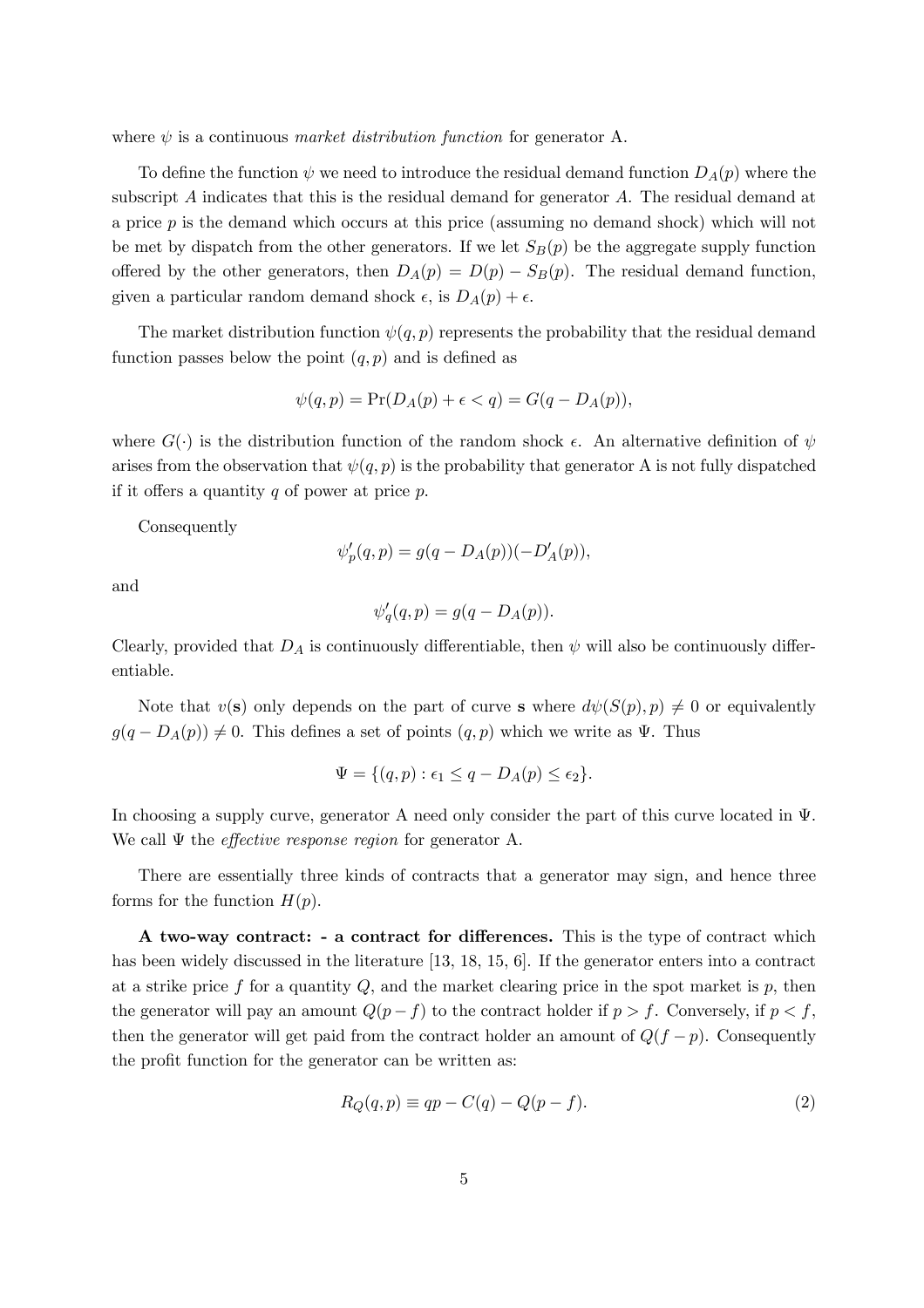A one-way contract: - a call option. Generators may also enter into one-way contracts. If generator A sells a call option with strike price f, then generator A will pay  $Q(p - f)$  to the contract holder if  $p > f$ , but no payment is made if  $p < f$  (see e.g. von der Fehr and Harbord [23] ). Consequently the generator's profit function can be written as:

$$
R^{1}(q, p) \equiv qp - C(q) - Q \max(p - f, 0).
$$
 (3)

Obviously this function is not differentiable at  $p = f$ . Von der Fehr and Harbord [23] investigated the impact of these contracts on a generator's bidding behaviour in a Bertrand type game.

A one-way contract: - a put option. The other option for a one-way contract is that generator A buys a put option with strike price f. In this case generator A will be paid  $Q(f - p)$ from the other party to the contract if  $p < f$ , but no payment is made if  $p > f$  (see [23]). Consequently, the generator's profit function takes the following form:

$$
R^{2}(q, p) \equiv qp - C(q) - Q \min(p - f, 0).
$$
 (4)

As with  $R^1$ ,  $R^2$  will not be differentiable at  $p = f$ .

Notice that all of these contracts are financial instruments alone and do not involve the delivery of power directly from the generator to the retailer, say. Thus we assume, as is the case in New Zealand and Australia, for example, that all physical power is sold through the spot market. Note that in practice, a generator may have different types of contracts at different prices, but we simplify our discussion by considering a generator who holds a single contract.

All of the contracts we describe are hedging contracts, which are designed to protect the market participants from fluctuations in the spot market price. When there are no contracts a higher price in the spot market leads to a higher profit for the generator; with any of the contract positions above there is some reduction in the extent to which higher prices imply higher generator profits. Indeed when the contract quantity  $Q$  is sufficiently above the capacity of the generator, a higher spot market price might even lead to a lower generator profit.

There are alternative cases: for example a generator might buy a call option and hence receive  $Q \max(p-f, 0)$ , rather than pay this amount. But this would serve to *increase* the effect of market price fluctuations on the participants, and so would not serve to hedge the price risk. It is less likely that a generator would enter such a contract unless it were seeking to magnify its market power. Similarly a generator selling a put option, rather than buying it, would not obtain any protection from price movements. We will not analyse these alternative one-way contracts here, though in fact the techniques of this paper can be applied.

Our focus in this section is to derive optimal supply functions for generator A in the case that it signs one of the one-way contracts before bidding into the spot market. The main difficulty here is that the profit functions (both  $R^1$  and  $R^2$ ) for the generator are not differentiable at the strike price of a contract f. Note that both  $R^1$  and  $R^2$  are a combination (through maximum or minimum) of  $R_Q$  and  $R_0$  (i.e.  $R_Q$  with  $Q = 0$ ). This motivates us to construct an optimal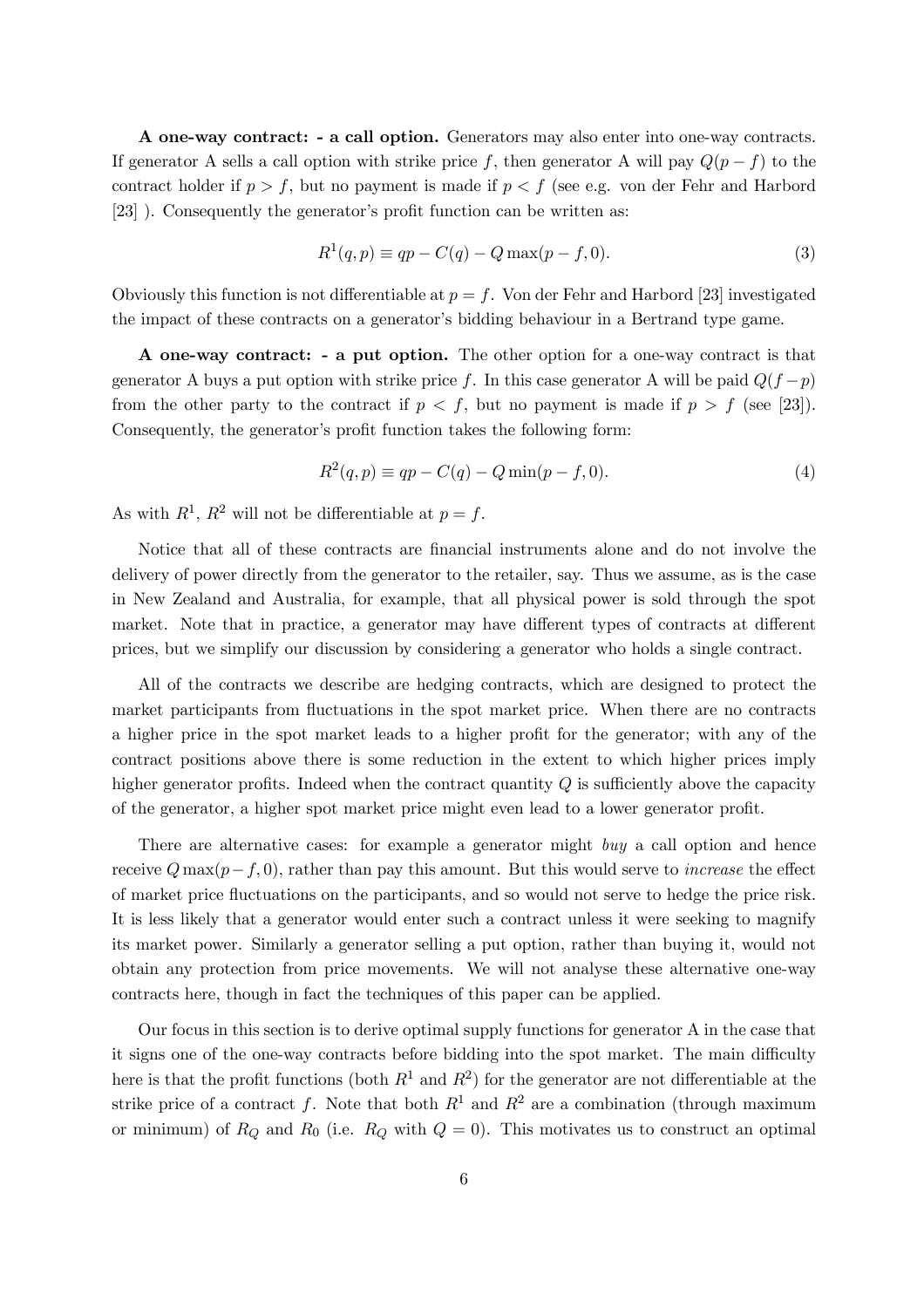supply function for the problem with a one-way contract through combining the optimal supply functions with respect to  $R_0$  and  $R_Q$ .

#### 3 Optimal supply function with two-way contracts

We begin by considering the case when Generator A holds a two-way contract and wishes to submit an optimal supply curve to the spot market in order to maximize its expected profit. Thus the generator needs to solve the following problem

$$
\max_{\mathbf{s}} v(\mathbf{s}) \equiv \int_{\mathbf{s}} R_Q(q, p) d\psi(q, p), \tag{5}
$$

where s is a non-decreasing curve. This problem was investigated by Anderson and Xu [6] and we review some of their results.

Let  $q^M$  denote denote A's generation capacity. Suppose that the generator has signed contracts with a total quantity of Q and then offers into the spot market a supply curve s. To ease the analysis, we assume that  $0 < Q \leq q^M$ , in other words the generator does not speculate beyond his capacity. Since generator A cannot offer more than  $q^M$  and the highest offer price cannot exceed  $p^M$ , any supply curve from generator A must be located in the region  $[0, q^M] \times [0, p^M]$ . On the other hand, as we discussed above, the expected profit  $v(s)$  only depends on the part of curve s located within Ψ. Therefore, our discussion of optimality conditions for s is focused on the region  $\Psi \cap [0, q^M] \times [0, p^M]$ . For convenience, let

$$
\Phi \equiv \Psi \cap [0, q^M] \times [0, p^M].
$$

Let  $\Phi^o$  denote the interior of the set  $\Phi$ .

We shall assume that  $D_A(p)$  is strictly decreasing and continuously differentiable on  $(0, p^M)$ and  $C(q)$  is continuously differentiable on  $(0, q^M)$ .

The characteristics of the residual demand,  $D_A(p)$ , depend on the nature of the supply curves offered by the other generators. We do not assume that these other offer curves are known to generator A. There is uncertainty day-to-day as circumstances change, and, for most markets of this sort, full information on competitor's bids is not available to participants. In these circumstances a generator needs to estimate the residual demand function from limited information and it is natural to use a smooth estimate for  $D_A(p)$ . One could go further and make use of Bayesian estimation techniques to update estimates on the basis of information observed. Anderson and Philpott [3] adopt this approach in making smooth estimates of the market distribution function  $\psi$ .

Write a candidate supply curve for generator A as  $s = \{(S(p), p): 0 \le p \le p_M, 0 \le S(p) \le$  $q_M$ . Anderson and Xu [6] prove that if S is optimal and strictly increasing and continuously differentiable, then

$$
(p - C'(S(p)))(-D'_A(p)) - S(p) + Q = 0,
$$
\n(6)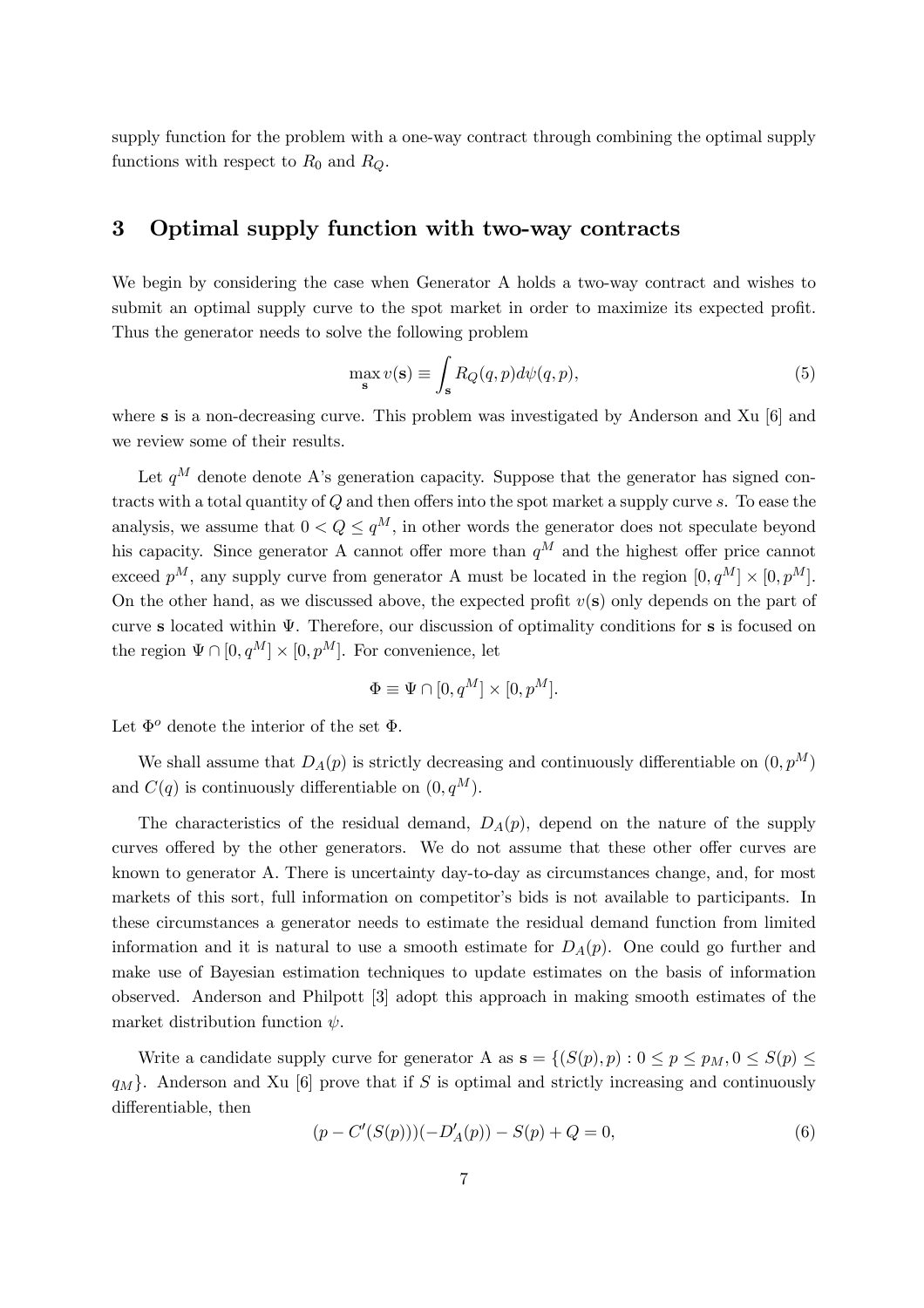for  $(S(p), p) \in \Phi^o$ . The equation coincides with those obtained by Green [13] and Newbery [18] using a SFE model in their investigation of the impact of two-way contracts on a generator's bidding strategy in the spot market.

This equation can be derived as follows: let s be the supply curve corresponding to supply function  $S(p)$  and let  $\tilde{s}$  be a perturbed supply curve of s. The difference between the expected profits based on these two curves is

$$
v(\widetilde{\mathbf{s}}) - v(\mathbf{s}) = \int_{\widetilde{\mathbf{s}}} R_Q(q,p) d\psi(q,p) - \int_{\mathbf{s}} R_Q(q,p) d\psi(q,p).
$$

Using the classical Green's theorem [16], we can show that the right hand side of this expression equals  $\int \int_{\mathcal{A}} Z_Q(q, p) dq dp$ , where

$$
Z_Q(q, p) \equiv (R_Q)'_q(q, p)\psi'_p(q, p) - (R_Q)'_p(q, p)\psi'_q(q, p)
$$
  
=  $g(q - D_A(p)) [(p - C'(q))(-D'_A(p)) - q + Q]$ 

and A is the area within the effective response region  $\Psi$  surrounded by  $\tilde{s}$  and s. From this observation it is not hard to see that a necessary condition for s to be optimal (given that it is strictly increasing) is that  $Z_Q(q, p) = 0$ , and this gives (6).

We will also be interested in constructing the unique global optimal solution. To achieve this we need to make the following assumption for particular values of Q.

**Assumption 3.1** For a given Q, equation (6) defines a unique strictly increasing function  $S(p)$ for  $p \in [0, p_M]$ .

This assumption might hold for one value of  $Q$ , but not for another. We will need to use the assumption for values of Q in the range  $0 \le Q \le q^M$ .

This assumption is equivalent to the function  $Z_Q$  taking the value zero on a single strictly increasing curve in the q, p-plane (the curve  $q = S(p)$ ). Moreover since

$$
(\partial/\partial q)((p - C'(q))(-D'_A(p)) - q + Q) = C''(q)D'_A(p) - 1 < 0
$$

we can see that the  $Z_Q$  is positive to the left of the  $q = S(p)$  curve and negative to the right of it (using the fact that  $g(.)$  is non-negative). Hence under this assumption the offer curve  $S(p)$ divides the region  $\Phi$  into two with  $Z_Q > 0$  above and to the left of the offer curve, and  $Z_Q < 0$ below and to the right of the offer curve.

Assumption 3.1 is not very restrictive in practice and can be easily checked for specific examples. Anderson and Xu [6] have shown that this assumption will hold if the estimate of residual demand  $D_A$  is sufficiently close to affine. In particular Assumption 3.1 is guaranteed if both  $D_A$  and C are twice continuously differentiable,  $(Q, C'(Q)) \in [0, q^M] \times (0, p^M)$ , and

$$
-D'_{A}(p)^{2}/Q \le D''_{A}(p) \le -D'_{A}(p)/p. \tag{7}
$$

In the case when  $Q = 0$ , we only need the second inequality.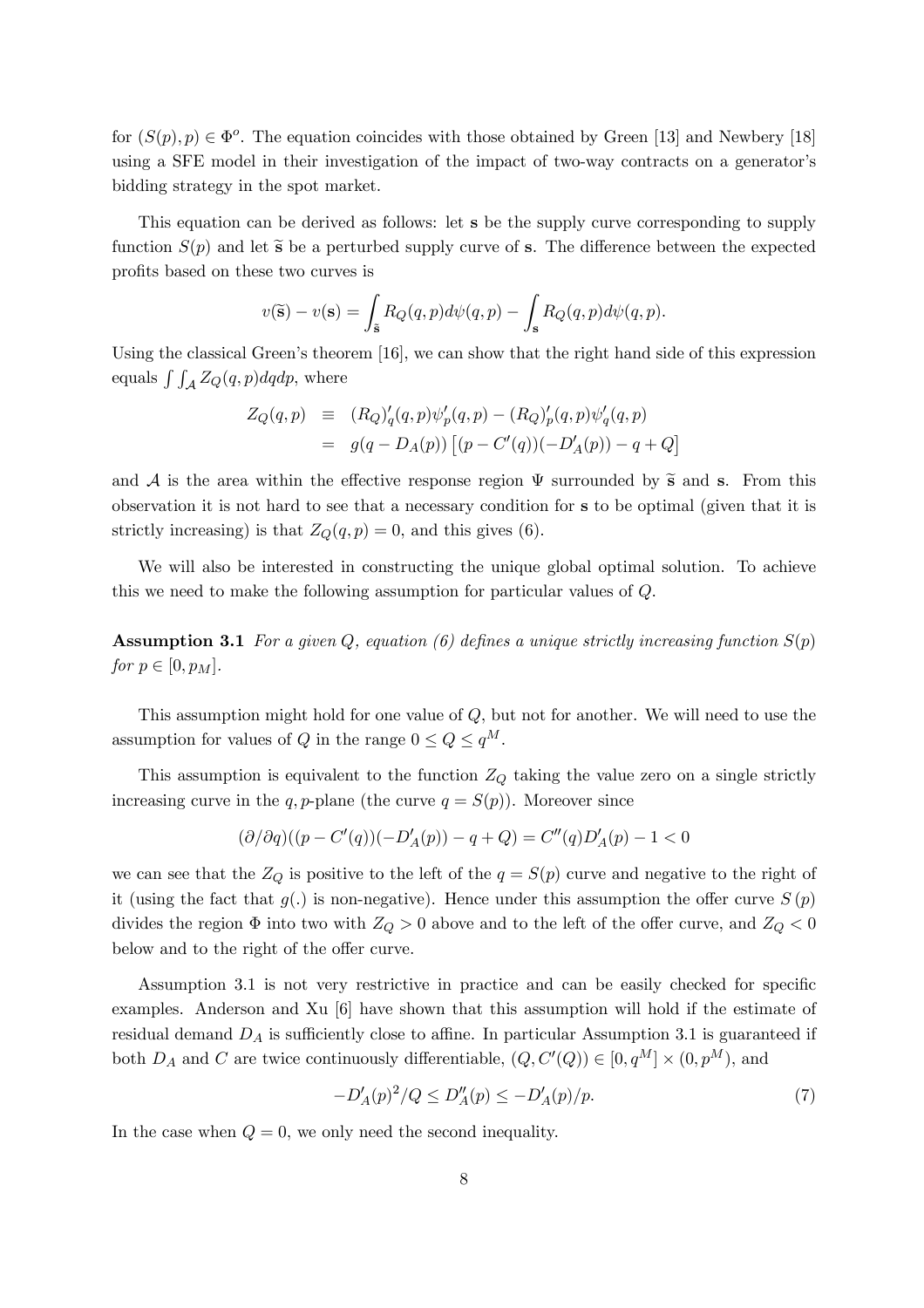**Lemma 3.1** (6, Proposition 3.1)) Suppose that Assumption 3.1 holds for a given contract quantity  $Q \in [0, q^M]$ . Let  $(q_L, p_L)$  and  $(q_U, p_U)$  denote respectively the points at which the graph of  $S(p)$  intercepts the lower and upper boundaries of  $\Phi$ . Then we can represent the curve as a supply function  $S(p)$  defined on  $(p_L, p_U)$ , or equivalently an offer function  $T(q) = S^{-1}(q)$  defined on  $(q_L, q_U)$ . We extend T by defining  $T(q) = 0$ , for  $0 \le q \le q_L$ , and  $T(q) = p^M$ , for  $q_U \le q \le q^M$ . Then T is the unique optimal offer function up to changes outside  $\Phi$ .

We have slightly extended the result of Anderson and Xu by allowing  $Q$  to take the extreme values 0 and  $q^M$ . A careful reading of [6, Proposition 3.1] shows that this change does not affect the proof of the result. We will make use of the result for  $Q = 0$  in our discussion below.

It is convenient to write the optimal supply function defined in Lemma 3.1 as  $S(p, Q)$  to show explicitly its dependence on the contract quantity Q. Similarly we write  $p_L$ ,  $q_L$ ,  $p_U$ ,  $q_U$  as  $p_L(Q), q_L(Q), p_U(Q), q_U(Q)$  to show explicitly their dependence on Q.

Based on Lemma 3.1, we can obtain two optimal supply functions  $S(p, Q)$  and  $S(p, 0)$  corresponding respectively to the profit functions  $R_Q(q, p)$  and  $R_0(q, p)$ . We are interested in the case that the corresponding supply curves cross the  $p = f$  line in the region  $\Psi$  at point  $(S(f, 0), f)$ and point  $(S(f, Q), f)$ . Obviously  $S(f, Q) \neq S(f, 0)$  when  $Q > 0$ . The following lemma shows that  $S(f, Q) > S(f, 0)$  and the two supply functions do not cross within the  $\Phi$  region.

**Lemma 3.2** If  $Q > 0$  and both  $S(p, Q)$  and  $S(p, 0)$  are strictly increasing functions then

$$
S(p,Q) > S(p,0), \text{ for all } p \in [p_L(Q), p_U(Q)] \bigcap [p_L(0), p_U(0)].
$$

The result shows that the optimal supply curve when there is a contract is located strictly above (in the  $p, q$ -plane) the optimal supply curve when there is no contract. From this it follows that, for a given quantity, the generator should sell at a higher price when there is no two-way contract. Results of this form are well known in this literature (e.g. Newbery [18]).

Example 3.1 We give an example to compare optimal supply function with two way contracts and without contract. The example is a variation of  $(6, Example 3.3)$ . We suppose that a generator has a two way contract of quantity 1.5 at strike price  $f = 1$ .

Suppose that the generator faces a residual demand  $D_A(p)+\epsilon$ , where  $D_A(p)=0.5 \log(1+p)$ p, and  $\epsilon$  has a uniform distribution over the interval [0.5, 4]. The generator's cost for producing a quantity q of electricity is given by  $C(q) = q^2/2$ . There is a price cap of  $p^M = 5$ . We use Lemma 3.1 to work out the optimal supply function for the generator.

The effective response region is

$$
\Psi = \{(q, p) : q \ge 0, 0 \le p \le 5 : 0.5 - p + 0.5 \log(1 + p) \le q \le 4 - p + 0.5 \log(1 + p)\}.
$$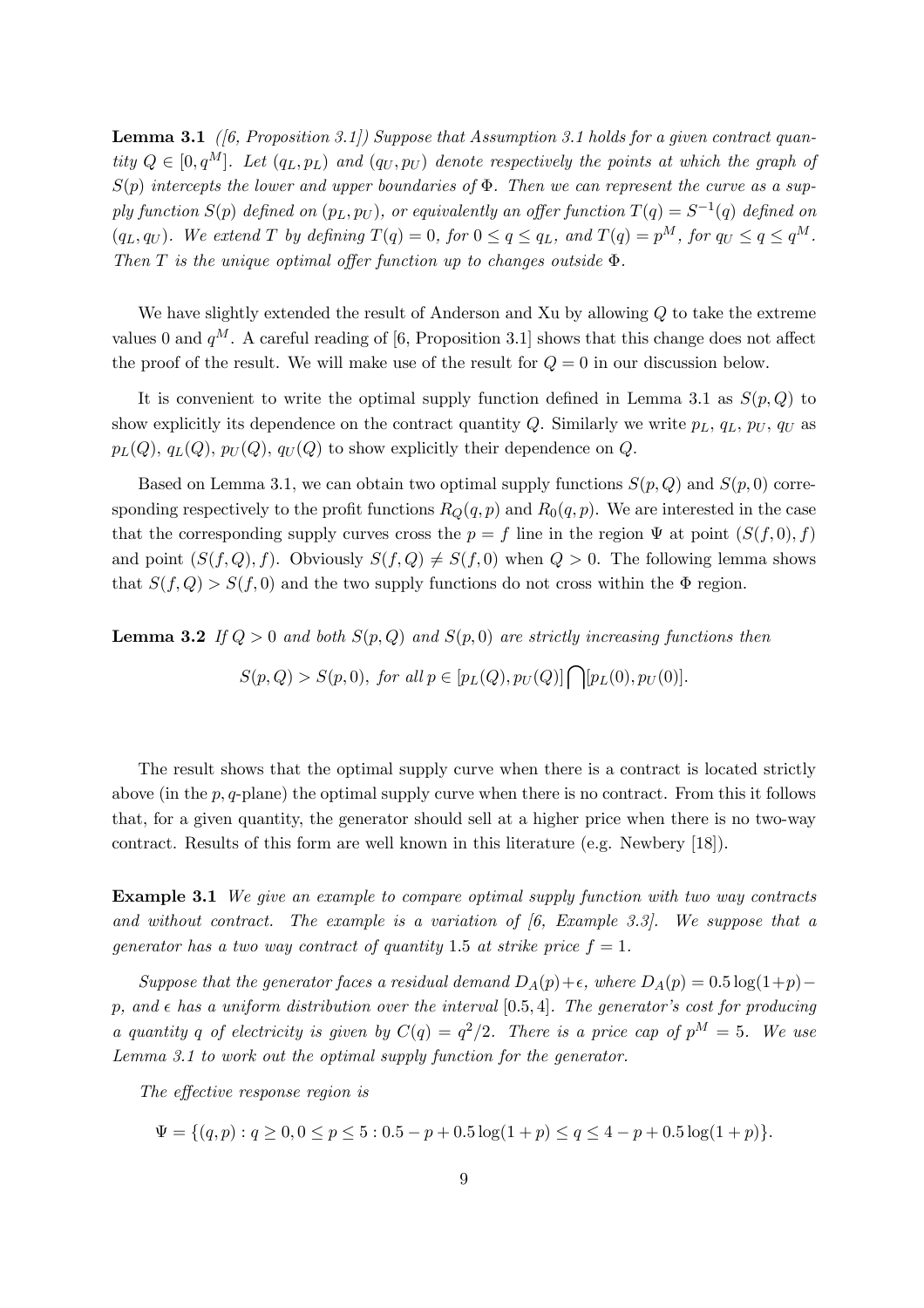The first step is to calculate  $S(p, 0)$  and  $S(p, 1.5)$ . We have,

$$
D'_A(p) = \frac{1}{2(1+p)} - 1.
$$

Substituting  $D'_A(p)$ ,  $C'(q) = q$  and  $Q = 1.5$  into (6), we have

$$
(p-q)\left(1-\frac{1}{2(1+p)}\right)-q+1.5=0.
$$

Solving for  $q$  in terms of  $p$  in this equation, we obtain

$$
S(p, 1.5) = \frac{2p^2 + 4p + 3}{4p + 3}.
$$

Similarly, we can obtain

$$
S(p,0) = \frac{2p^2 + p}{4p + 3}.
$$

Since the equations for  $S(p, 0)$  and  $S(p, 1.5)$  have unique solutions in increasing curves, Assumption 3.1 holds for both  $Q = 0$  and  $Q = 1.5$ .

Next we identify optimal supply curves for  $Q = 0$  and  $Q = 1.5$ . We consider the  $Q = 0$  case first.

We calculate  $p_L(0)$  and  $q_L(0)$ . We solve

$$
0.5 - p + 0.5\log(1 + p) = \frac{2p^2 + p}{4p + 3},
$$

and obtain  $p_L(0) = 0.50247$ ; hence  $q_L(0) = S(p_L(0), 0) = 0.20109$ . This identifies the point where the supply curve  $S(p, 0)$  crosses the lowest residual demand curve at the boundary of the effective region  $\Psi$ . Similarly we can obtain  $p_U(0) = 1.5055$ ; hence  $q_L(0) = S(p_U(0), 0) = 3.2137$ .

Based on these data, we can describe the optimal curve. It starts from  $(0.2019, 0)$  and goes vertically to the point  $(0.2019, 0.50247)$  to enter the  $\Psi$  region. Then it follows the  $S(p, 0)$  curve until it crosses the upper boundary of  $\Psi$  at (1.5055, 3.2137). Finally it goes vertically up to the price cap at (1.5055, 5). We can express it as follows

$$
S_0(p) = \begin{cases} 0.20109, & p \in [0, 0.50247), \\ (2p^2 + p)/(4p + 3), & p \in [0.50427, 3.2137), \\ 1.5055, & p \in [3.2137, 5]. \end{cases}
$$

We now consider the  $Q = 1.5$  case. Since  $S(p, 1.5)$  equals 0 at  $p = 0$ , the curve  $S(p, 1.5)$ does not cross the lower boundary of  $\Psi$ . The optimal supply curve starts from  $(1,0)$  and follows the  $S(p, 1.5)$  curve until it crosses the upper boundary of  $\Psi$  at point (2.0201, 2.6236). Finally it goes vertically to the price cap at (2.0201, 5). The optimal supply function can be written as

$$
S_2(p) = \begin{cases} (2p^2 + 4p + 3)/(4p + 3), & p \in [0, 2.6236), \\ 2.0201, & p \in [2.6236, 5]. \end{cases}
$$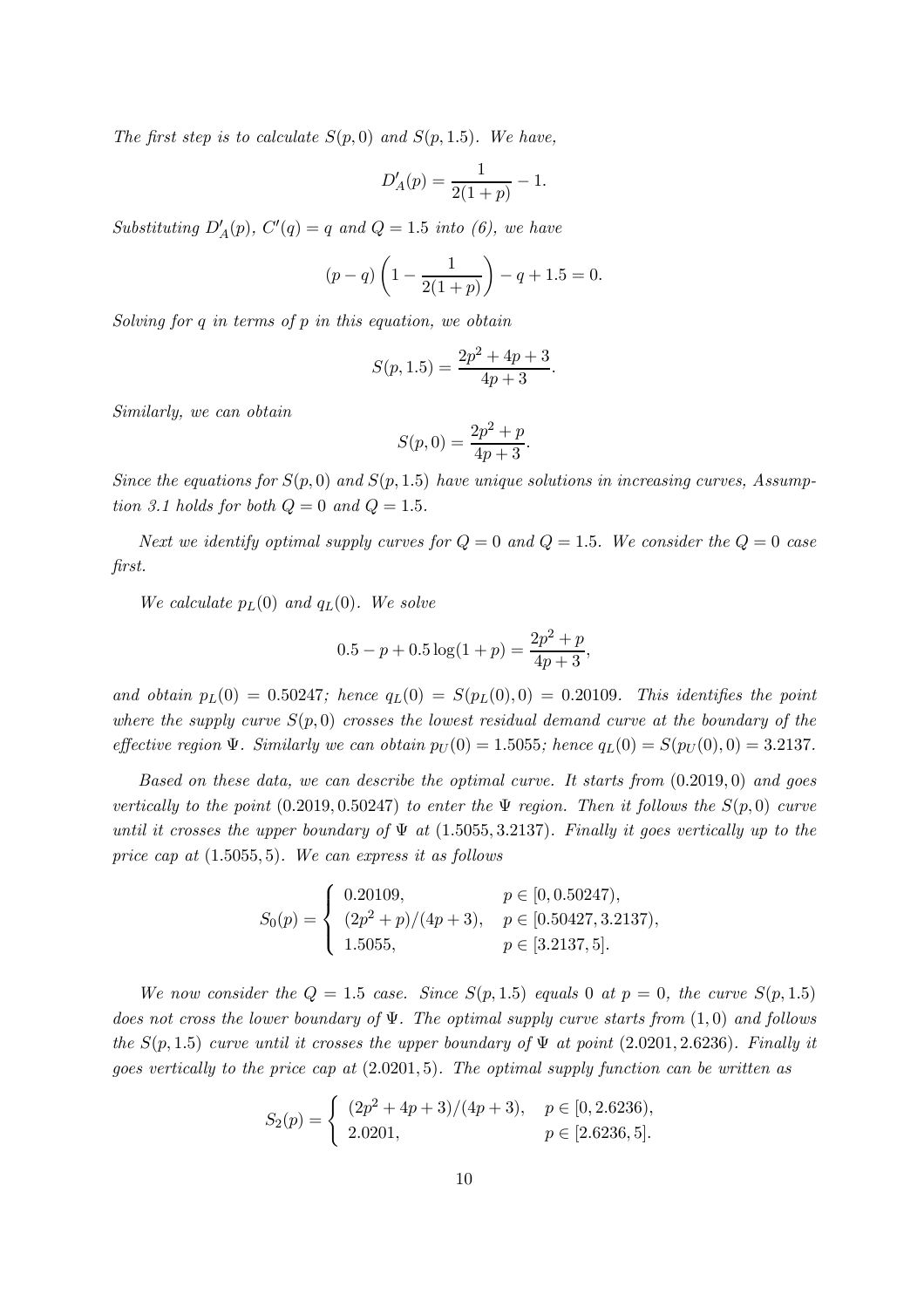

Figure 1: Optimal supply curves for Example 3.1

This is illustrated in Figure 1, where the two optimal solutions are shown. The dashed line shows the marginal cost curve which is below the optimal offer without contracts (at least over the range of possible dispatch), but intersects the optimal offer for the  $Q = 1.5$  case at the contract quantity. It is important to note that the strike price  $f = 1$  is not reflected in  $S_2(p)$ . In other words, if  $f = 2$ , then we still have the same optimal supply curve so long as Q is unchanged. We will use this result in later examples in which we consider one way contracts (see Examples 4.1 and 5.1).

Note also that the optimal curve of  $S_0(p)$  is above that of  $S_2(p)$  in the q, p-plane, which illustrates Lemma 3.2.

### 4 One-way contract — call option

As we discussed above, the generator's profit function when it has sold a call option is given by  $R<sup>1</sup>$  defined as in (3). The optimization problem for the generator becomes

$$
\max_{\mathbf{s}} v(\mathbf{s}) \equiv \int_{\mathbf{s}} R^1(q, p) d\psi(q, p), \tag{8}
$$

where s is a non-decreasing curve. Observe that  $R^1$  is a combination of  $R_0$  and  $R_Q$ , that is, when the market clears below the strike price f,  $R^1(q, p) = R_0(q, p)$  and when the market clears above the strike price f,  $R^1(q, p) = R_Q(q, p)$ . This indicates that the solution of (8) may be some type of combination of  $S(p, Q)$  and  $S(p, 0)$ . Note that neither  $S(p, Q)$  nor  $S(p, 0)$  is a solution of (8). In fact, there is no monotonically strictly increasing and continuously differentiable optimal supply curve for (8). We need to consider a monotonic non-decreasing supply function. The following theorem shows how a unique global optimal supply function of (8) can be constructed.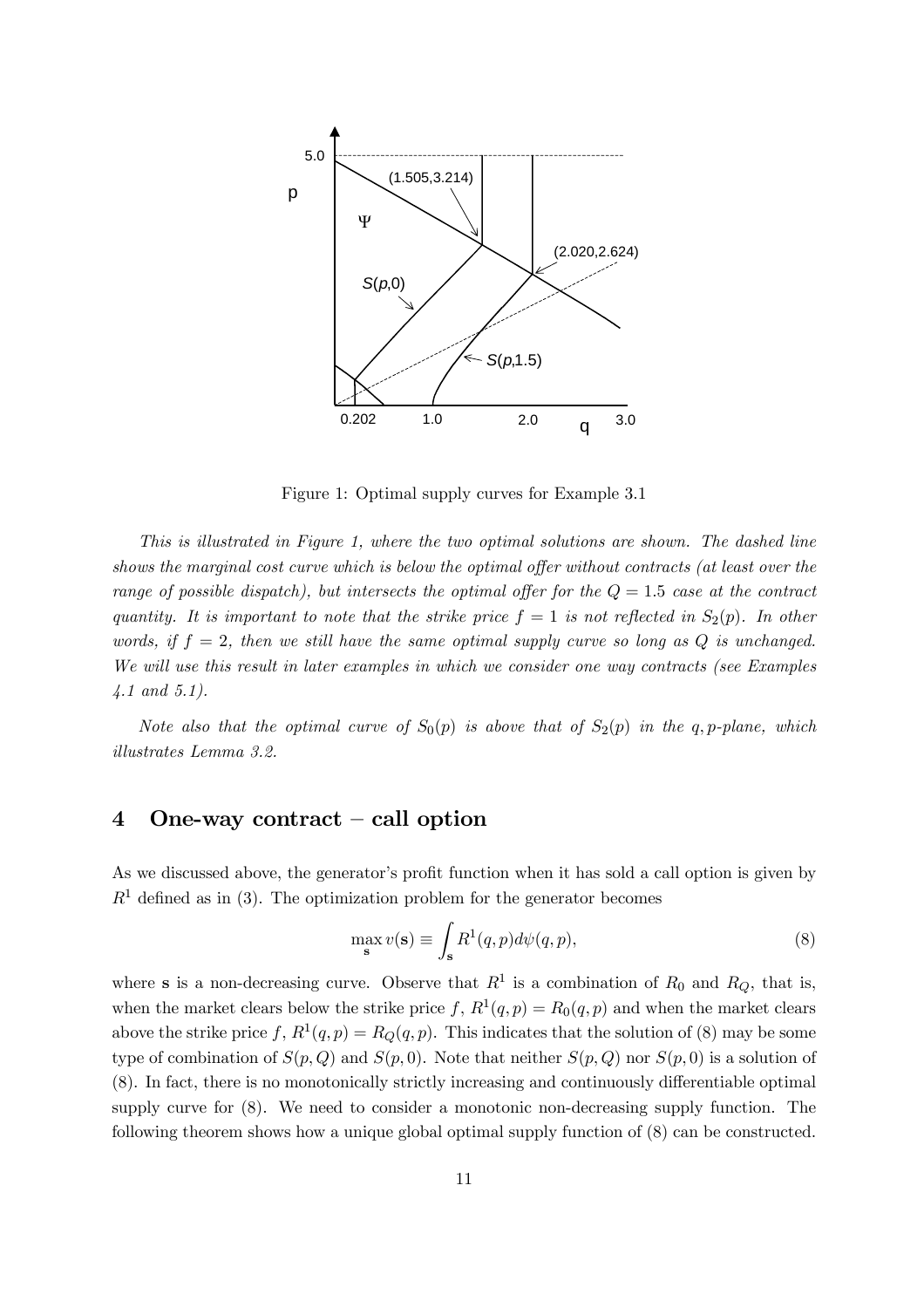Theorem 4.1 Suppose that Assumption 3.1 is satisfied for both contract quantities Q and 0. Let  $S(p, 0)$ ,  $q_L(0)$ ,  $p_L(0)$ ,  $S(p, Q)$ ,  $q_U(Q)$  and  $p_U(Q)$  be defined as in Lemma 3.1. Define

$$
S(p) \equiv \begin{cases} q_L(0), & p \in [0, p_L(0)], \\ S(p, 0), & p \in [p_L(0), f), \\ S(p, Q), & p \in [f, p_U(Q)], \\ q_U(Q), & p \in [p_U(Q), p_M]. \end{cases}
$$
(9)

Then the graph of S is the unique optimal solution of  $(8)$ .

Theorem 4.1 shows that the optimal supply curve contains a horizontal segment in the  $q, p$ plane. In other words, the optimal supply function S jumps at the strike price  $p = f$ . The following lemma concerns the size of this jump, which is the amount of power offered at the strike price f.

Proposition 4.1 Under the conditions of Theorem 4.1, if the optimal supply function S offers a quantity W at the strike price f, then  $W \leq Q$  with equality if and only if the generator's marginal cost is constant over the range of quantities q for which the supply function offers at the strike price f.

**Proof.** From Theorem 4.1 we know that  $W = S(f, Q) - S(f, 0)$ . From the proof of Lemma 3.2 we have

$$
W = (C'(S(f, 0)) - C'(S(f, Q)))(-D'_A(f)) + Q.
$$

The result follows since  $-D'_{A}(f) > 0$  and C' is increasing. For equality we require  $C'(S(f, 0)) =$  $C'(S(f, Q))$ , which is equivalent to the condition of the lemma.

A well-known observation is that, when a generator signs a two-way contract, it should sell in the spot market at the marginal cost for  $q = Q$ , below its marginal cost for  $q < Q$ , and above the marginal cost for  $q > Q$ . Thus the curve  $S(p, Q)$  passes through the point  $(Q, C'(Q))$  in the q, p-plane. From a market perspective, the generator needs to sell the uncontracted part at a price above the marginal cost to make a profit, while it does not need to do so for the contracted part. See [13, Proposition 1] and also a discussion in [6]. The following result shows that this is not going to be true when the generator has sold a call option, in that the generator's offer price may be greater than its marginal cost at any level of its offer.

**Proposition 4.2** Suppose that  $f \geq C'(Q)$  and the conditions of Theorem 4.1 hold. Then the optimal supply curve is above the marginal cost curve, that is, for  $p \in [p_L(0), p_U(Q)]$ ,

$$
S(p) \le (C')^{-1}(p).
$$

**Proof.** By definition for  $p \leq f$ ,  $S(p) = S(p, 0)$  and for  $p > f$ ,  $S(p) = S(p, Q)$ . From (6), since  $D'_A(p) < 0$  for all p, and  $S(p, 0) \ge 0$ , it follows that  $S(p, 0) \le (C')^{-1}(p)$ . On the other hand,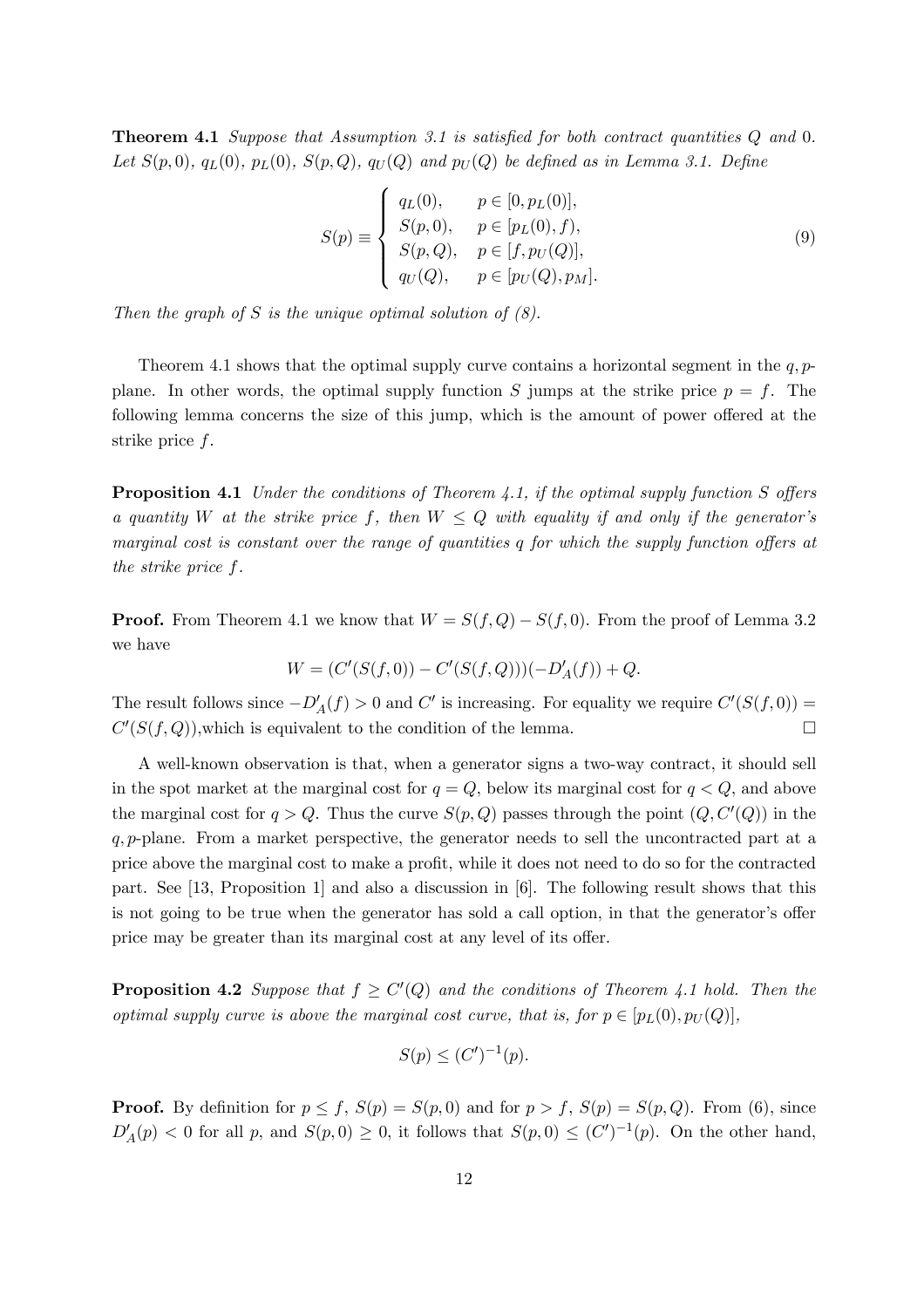

Figure 2: Optimal supply curve for Example 4.1

for  $p > f > C'(Q)$ , if  $S(p, Q) \le Q$ , then  $p > C'(S(p, Q))$  and we have a contradiction from (6). Hence  $S(p, Q) > Q$  and so  $p > C'(S(p, Q))$ , again using (6), i.e.  $S(p, Q) < (C')^{-1}(p)$  for any  $p>f$ . The conclusion follows.

The lemma shows that if a generator has sold a call option contract, and the strike price is greater than the marginal cost for generating the contracted quantity of electricity, then the generator's sale price will be greater than his marginal cost at any level of output.

In some cases a generator may sell one-way call option contracts at a number of different prices. In this case we may use a construction like that of Theorem 4.1 to obtain an optimal supply function which jumps at each strike price.

**Example 4.1** We give an example to illustrate Theorem 4.1. The example is a variation of Example 3.1. We suppose that a generator has sold a call option of quantity 1.5 at strike price  $f=1$ .

The effective response region is the same, that is,

 $\Psi = \{(q, p) : q \geq 0, 0 \leq p \leq 5 : 0.5 - p + 0.5 \log(1 + p) \leq q \leq 4 - p + 0.5 \log(1 + p)\}.$ 

We use  $S(p,0)$  and  $S(p,1.5)$  which are obtained in Example 3.1 to construct an optimal supply function following Theorem 4.1.

Since the equations for  $S(p, 0)$  and  $S(p, 1.5)$  have unique solutions in increasing curves, Assumption 3.1 holds for both  $Q = 0$  and  $Q = 1.5$ .

The optimal supply curve is shown as the solid line in Figure 2. It starts from  $(0.2019, 0)$ and goes vertically to the point  $(0.2019, 0.50247)$  to enter the  $\Psi$  region. Then it follows the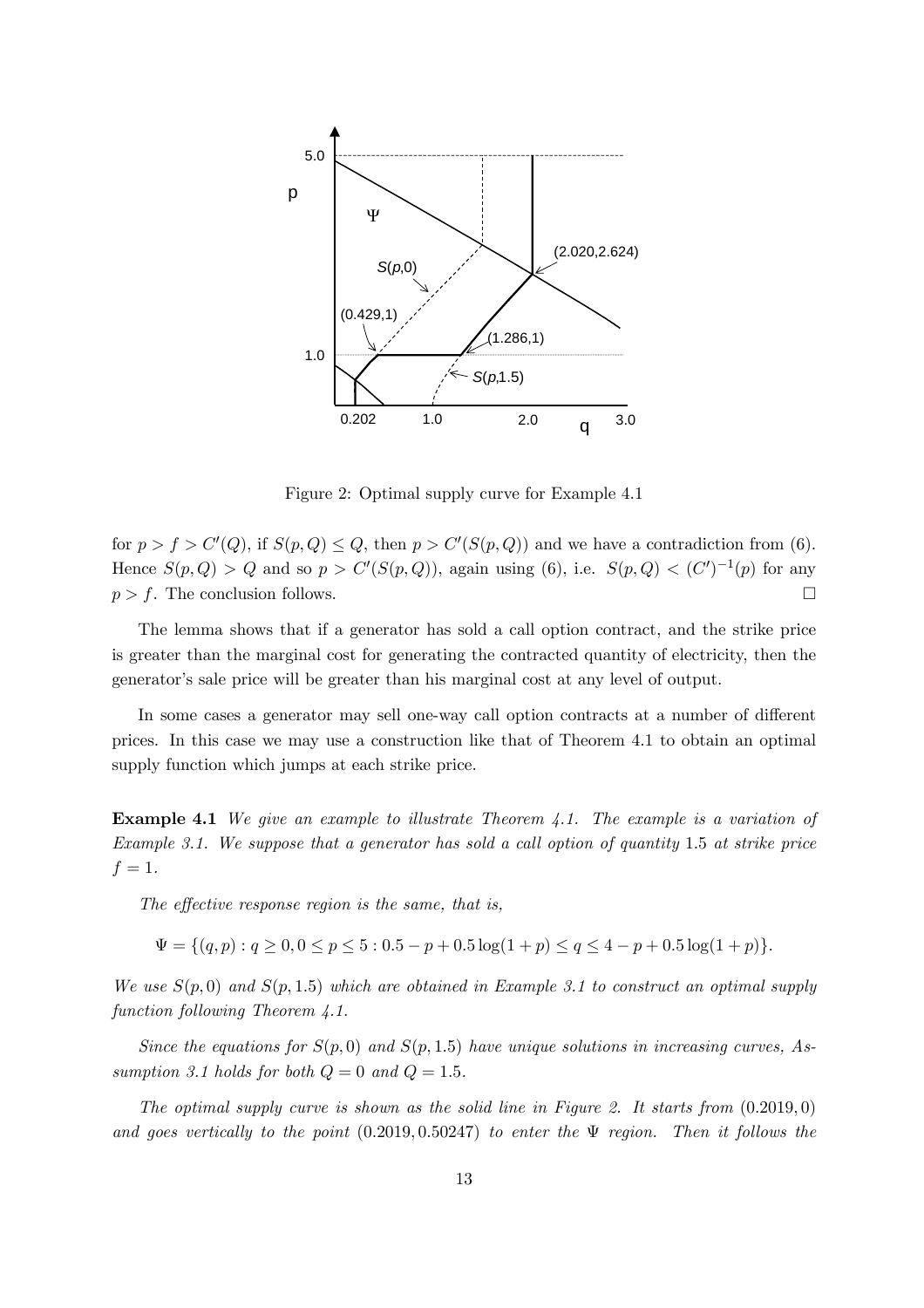$S(p,0)$  curve until it reaches the call option strike price  $p=1$  at which point  $q=0.42857$ . Using Theorem 4.1, the optimal curve then goes horizontally to the point  $(1.2857, 1)$  which is on the  $S(p, 1.5)$  curve. The optimal curve then follows  $S(p, 1.5)$  until it crosses the upper boundary of  $\Psi$  at point (2.0201, 2.6236). Finally it goes vertically to the price cap at (2.0201, 5). The optimal supply function can be written as

$$
S(p) = \begin{cases} 0.20109, & p \in [0, 0.50247), \\ (2p^2 + p)/(4p + 3), & p \in [0.50427, 1), \\ (2p^2 + 4p + 3)/(4p + 3), & p \in [1, 2.6236), \\ 2.0201, & p \in [2.6236, 5]. \end{cases}
$$

## 5 One way contract – put option

Now we discuss the case that generator A's profit function is given by (4). The generator needs to solve the following maximization problem:

$$
\max_{\mathbf{s}} v(\mathbf{s}) \equiv \int_{\mathbf{s}} R^2(q, p) d\psi(q, p). \tag{10}
$$

Observe that  $R^2$  is a combination of  $R_0$  and  $R_Q$ . As in the  $R^1$  case, we would like to use  $S(p, Q)$ and  $S(p, 0)$  to construct the optimal solution of (10). The construction will be more complex in this case than it was for a call option. Instead of switching from  $s_0$  (the graph of  $S(p, 0)$ ) to  $s_0$ (the graph of  $S(p, Q)$ ), we need to make the switch the other way round. Since  $S(f, Q)$  is greater than  $S(f, 0)$ , moving from supply curve  $s_Q$  to  $s_Q$  at price f will result in non-monotonicity of the supply function as a whole. So we need to connect the two supply curves with a vertical line segment in the  $(q, p)$ -plane to ensure the optimal supply function is monotonic increasing.

Let

$$
Z(q,p) = \begin{cases} Z_Q(q,p), & p \le f, \\ Z_0(q,p), & p > f. \end{cases}
$$

Note that the value of  $Z(q, f)$  will not be important in the following discussion.

The lemma below is derived from Theorem 3.1 in Anderson and Xu [4], which was in turn derived from an earlier result of Anderson and Philpott [2].

**Lemma 5.1** Suppose that  $\mathbf{s} = \{x(t), y(t), 0 \le t \le T\}$  is an increasing continuous offer curve which is optimal. Suppose that there exist m numbers  $0 \le t_1 < t_2 < ... < t_m \le T$  with  $0 < x(t) < q_M$  and  $0 < y(t) < p_M$  for  $t_1 < t < t_m$  and such that on each section  $(t_{i-1}, t_i)$ ,  $i = 2, \ldots, m$ , s is either strictly increasing in both components, or horizontal, or vertical, with different characteristics in successive segments. On segments for which s is strictly increasing in both components,  $Z(x(t), y(t)) = 0$ . On horizontal or vertical segments,

$$
\int_{t_{i-1}}^{t_i} Z(x(\tau), y(\tau)) (x'(\tau) + y'(\tau)) d\tau = 0, i = 2, ..., m,
$$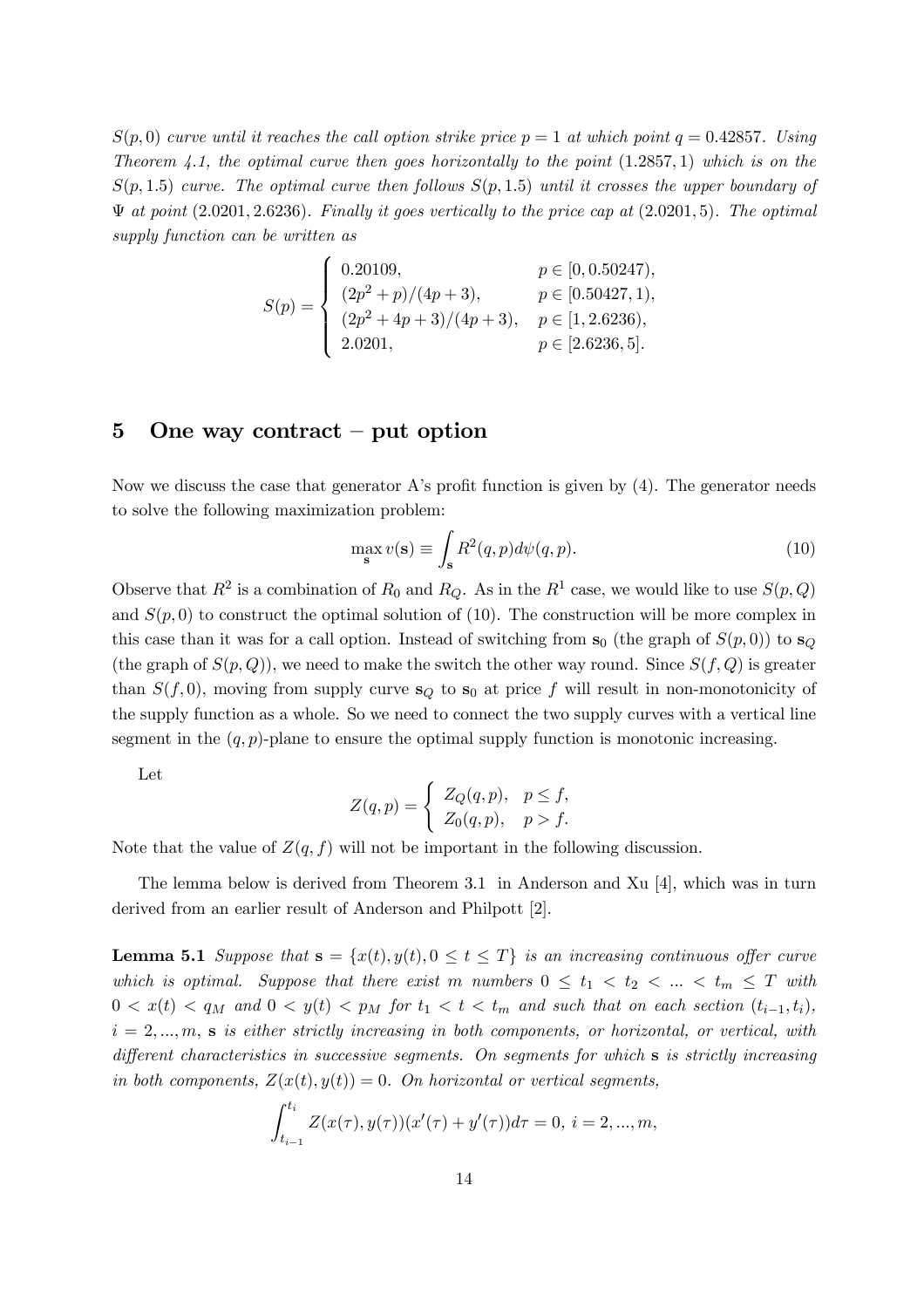unless the segment is horizontal and at the strike price, f.

**Proof.** The proof is by perturbations of the offer curve s. All the arguments given by Anderson and Philpott carry through provided that when an area integral of Z uses an area crossing the strike price,  $f$ , the integral is carried out in two parts (above and below the strike price) to allow the application of Green's theorem. We omit the details here.  $\Box$ 

Now we are in a position to provide a characterization of the optimal supply curve around the strike price f.

**Theorem 5.1** If Assumption 3.1 is satisfied for both contract quantities  $Q$  and  $0$ , then there is an optimal supply function, and if  $S(p)$  is optimal then there are constants  $\zeta$ ,  $\delta_1 > 0$ ,  $\delta_2 > 0$ , such that  $S(p) = \zeta$  for  $p \in \{f - \delta_1, f + \delta_2\}.$ 

Note that a vertical section like this in the  $(q, p)$  plane implies that none of the generator's capacity is bid at prices close to the strike price of the contract.

For the call option we established a stronger result, with a unique global optimal solution under the same assumption. Unfortunately to obtain a similar result for the put option case requires stronger conditions, which are technically complicated and almost impossible to verify.

The theorem shows that an optimal solution when there is a put option involves a vertical segment. Lemma 5.1 shows that the line integral of  $Z$  along a vertical segment is zero, and this can often be used to determine the position of this vertical segment.

Example 5.1 We give an example to illustrate Theorem 5.1, which is a variation of Example 3.1. Suppose that the generator has bought a put option for quantity 1.5 at strike price  $f = 2$ . We have the same  $S(p,0)$  and  $S(p,1.5)$  as before, that is,

$$
S(p, 1.5) = \frac{2p^2 + 4p + 3}{4p + 3},
$$

and

$$
S(p,0) = \frac{2p^2 + p}{4p + 3}.
$$

The difference is that here the two curves are connected by a vertical segment rather than a horizontal seqment in the  $(q, p)$ -plane.

The optimal supply curve is shown in Figure 3. Since  $S(p, 1.5)$  equals 0 at  $p = 0$ , the curve  $S(p, 1.5)$  does not cross the lower boundary of  $\Psi$ . The optimal supply curve starts from  $(1, 0)$  and follows the  $S(p, 1.5)$  curve until it reaches the point  $(1.3245, 1.0939)$ . Then it moves vertically to the point  $(1.3245, 2.8469)$  on the  $S(p, 0)$  curve. These points are chosen so that

$$
\int_{1.0939}^{2.8469} Z(1.3245, y) dy = 0.
$$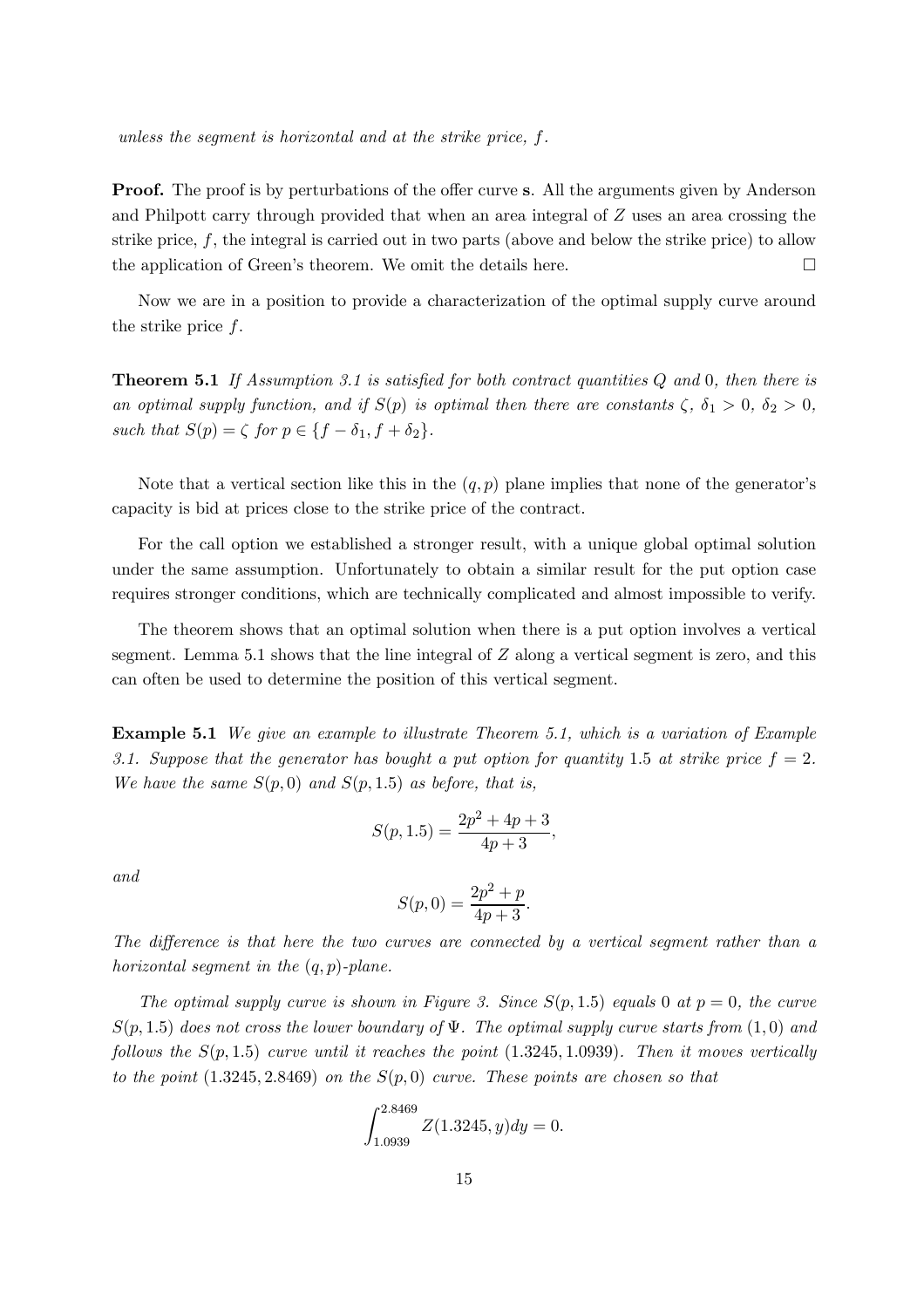

Figure 3: Optimal supply curve for Example 5.1

The optimal supply curve then follows the  $S(p, 0)$  curve until it crosses the upper boundary of  $\Psi$  at  $(1.5055, 3.2137)$ . Finally it goes vertically up to the price cap at  $(1.5055, 5)$ . The optimal supply function can be written as

$$
S(p) = \begin{cases} (2p^2 + 4p + 3)/(4p + 3), & p \in [0, 1.0939), \\ 1.3245, & p \in [1.0939, 2.8469), \\ (2p^2 + p)/(4p + 3), & p \in [2.8469, 3.2137), \\ 1.5055, & p \in [3.2137, 5]. \end{cases}
$$

### 6 Piecewise continuously differentiable cost functions

In this section we consider a case where the cost function is non-smooth. This happens when a single generator owns several generation units with different marginal costs and its overall marginal cost function is discontinuous from one generation unit to another. Here we assume that a generator's marginal cost is piecewise continuous, leading to a piecewise smooth cost function.

In most discussions in the literature  $[2, 6, 10, 14, 13, 18, 12, 19]$  the generators' cost functions are assumed to be smooth. In some cases, the marginal cost function is even assumed to be affine. Baldick and Hogan [11] pointed out that this assumption does not capture jumps in marginal cost from, say, coal, to gas technology, and there may also be jumps simply because of the different ages of the generation units.

In order to focus on the impact of non-smoothness in the cost function, we ignore the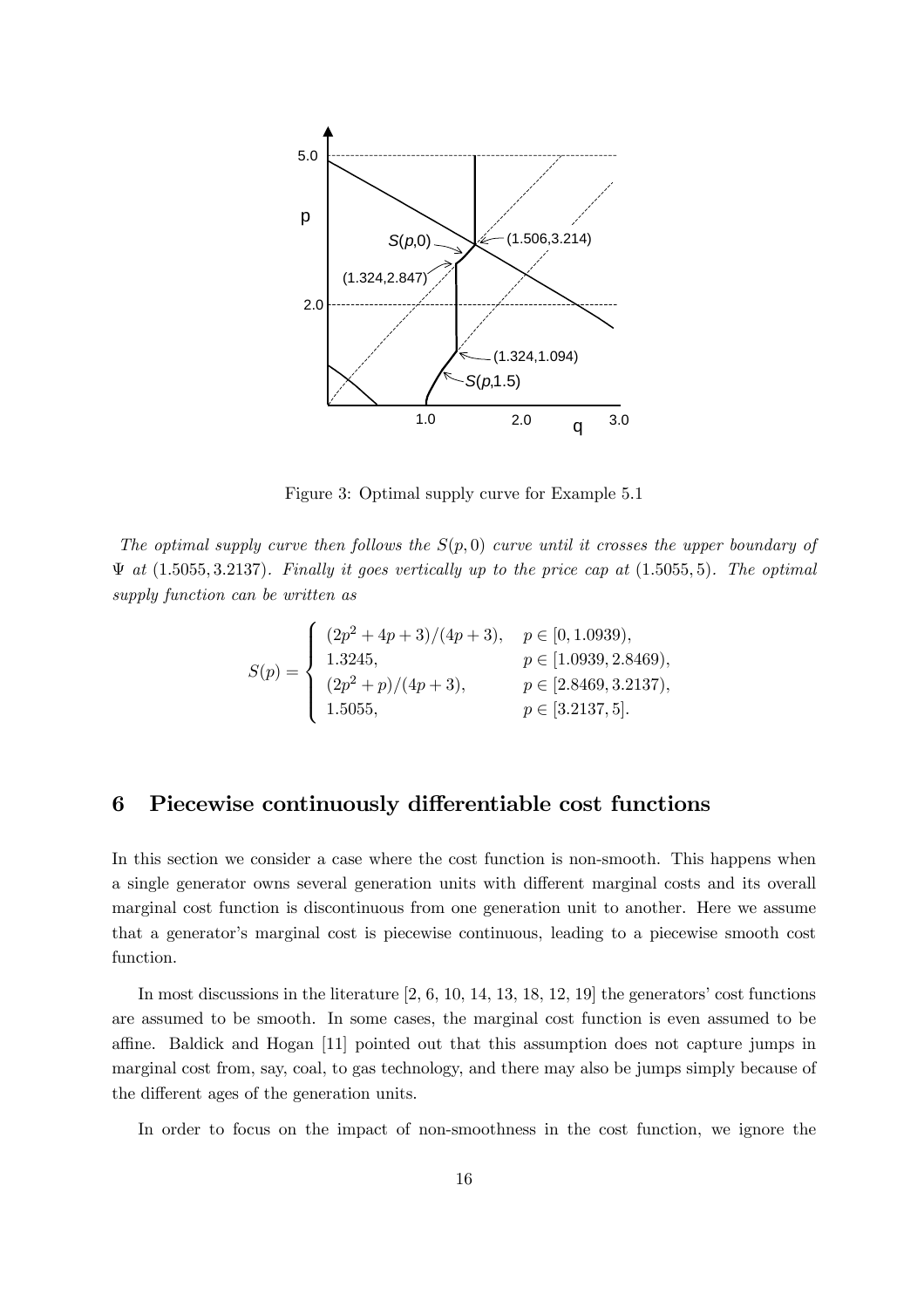possible non-smoothness in the profit function caused by other factors such as one way contracts. Therefore, we take generator A's profit function to be

$$
R(q, p) = qp - C(q),
$$

where

$$
C(q) = \begin{cases} C_1(q) & 0 \le q \le q_1, \\ C_2(q) & q_1 < q \le q_2, \\ \vdots \\ C_n(q) & q_{n-1} < q \le q_n, \\ C_{n+1}(q) & q_n < q \le q^M. \end{cases}
$$
(11)

We assume that for  $i = 1, \dots, n$ 

$$
C'_{i+1}(q_i^+) > C'_i(q_i),\tag{12}
$$

where

$$
C'_{i+1}(q_i^+) = \lim_{\delta \downarrow 0} C'_{i+1}(q_i + \delta).
$$

The inequality (12) implies that there is a jump in marginal cost in moving from generation unit i to generation unit  $i + 1$ .

As before, our problem is

$$
\max_{\mathbf{s}} v(\mathbf{s}) \equiv \int_{\mathbf{s}} R(q, p) d\psi(q, p), \tag{13}
$$

where the function R now incorporates jumps in marginal cost. Let  $S_i(p)$  denote the optimal supply function which corresponds to  $C_i$ . We will use a similar approach to that we used in the previous section; that is we use the optimal supply functions  $S_i$ , corresponding to different cost functions  $C_i$ , to construct a global optimal supply function.

We let  $p_i^l$  and  $p_i^u$  be the prices at which the curve defined by  $S_i$  crosses the boundaries of the region between  $q_{i-1}$  and  $q_i$ . Thus  $S_i(p_i^l) = q_{i-1}$  and  $S_i(p_i^u) = q_i$ . We can use (6) to show that  $p_i^l$ and  $p_i^u$  satisfy the following equations:

$$
(p_i^l - C'(q_{i-1}^+))D'_A(p_i^l) + q_{i-1} = 0,
$$
  

$$
(p_i^u - C'(q_i))D'_A(p_i^u) + q_i = 0.
$$

Now we are in a position to use  $S_i$  to construct an optimal supply function over  $[0, p^M]$  for the nonsmooth cost function  $C(\cdot)$ .

For simplicity, assume the supply curve of  $S_1$  and  $S_{n+1}$  intercept the boundary of  $\Psi$  respec-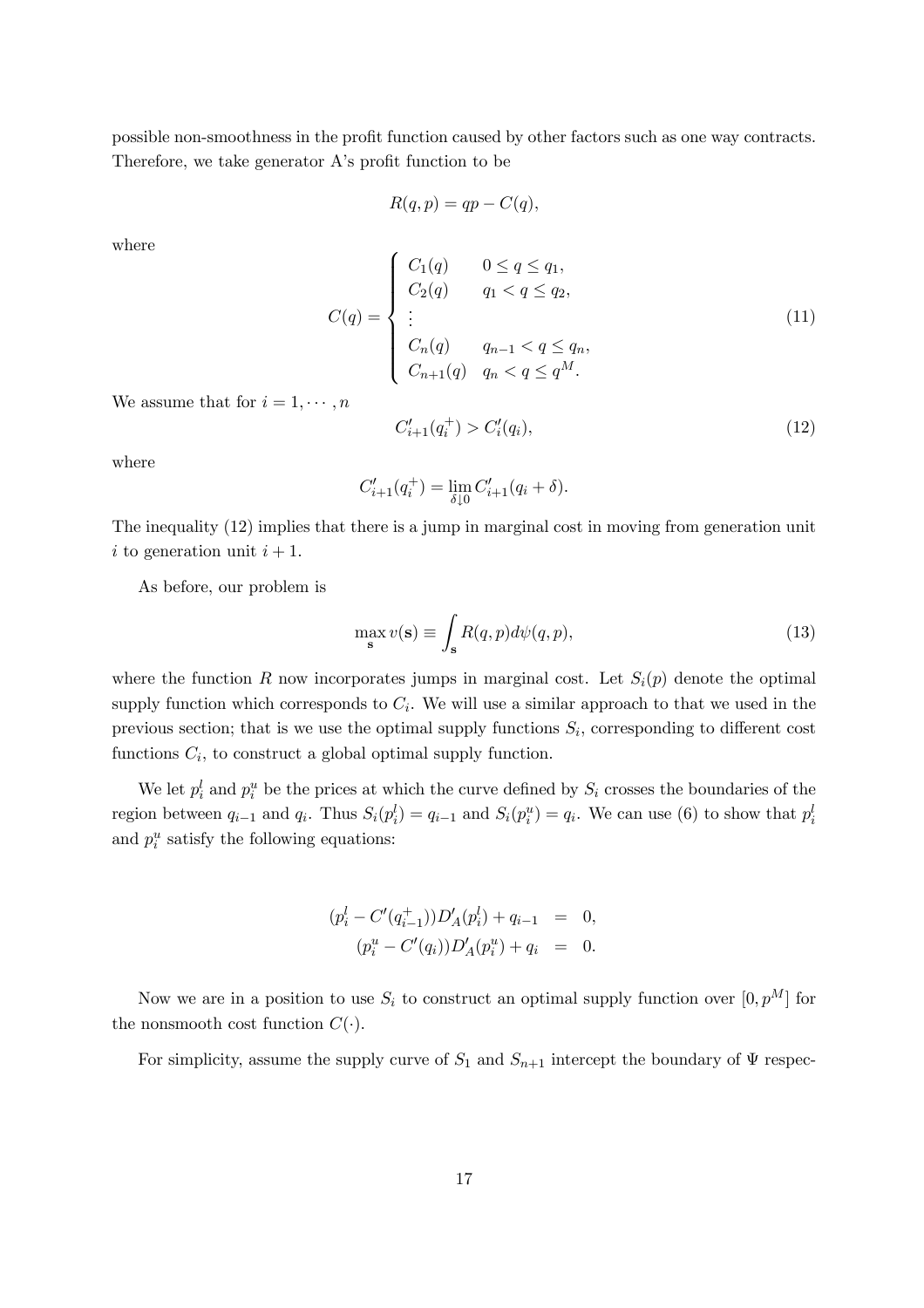

Figure 4: Optimal supply curve when marginal cost has discontinuities

tively at  $(p_L, q_L)$  and  $(p_U, q_U)$ . We define the following supply function (see Figure 4):

$$
S(p) \equiv \begin{cases} q_L, & p \in [0, p_L], \\ S_1(p) & p \in [p_L, p_1^u] \\ q_i, & p \in [p_i^u, p_{i+1}^l], i = 1, \dots, n, \\ S_i(p), & p \in [p_i^l, p_i^u], i = 2, \dots, n, \\ S_{n+1}(p), & p \in [p_{n+1}^l, p_U], \\ q_U, & p \in [p_U, p^M]. \end{cases}
$$
(14)

The following theorem shows that this supply function is globally optimal. First we define  $Z_i(q, p)$  to be the function Z when costs are given by  $C_i$ ,  $i = 1, \dots, n + 1$ . Thus

$$
Z_i(q,p) = g(q - D_A(p)) [(p - C_i'(q))(-D'_A(p)) - q].
$$

**Theorem 6.1** Suppose that, for a given contract quantity  $Q$ , Assumption 3.1 is satisfied in each region  $q_{i-1} < q \le q_i$ ,  $i = 1, 2, ...n + 1$ , so that the supply functions  $S_i(p)$  are uniquely defined. Let  $S(p)$  be defined as in (14). Then  $S(p)$  is the unique optimal solution of (13).

We can express the optimal supply curve as a function of q, which we write  $T(q)$ . Then  $T(q)$  is strictly increasing and is discontinuous at  $q_i$ ,  $i = 1, 2, \dots, n$ , where the marginal cost function  $C'$  jumps. This is consistent with what we would expect: when the marginal cost jumps upwards, the generator should increase its offer price.

Example 6.1 We give an example to illustrate Theorem 6.1. The example is a variation of Example 3.1. We suppose that a generator has a piecewise continuously differentiable cost function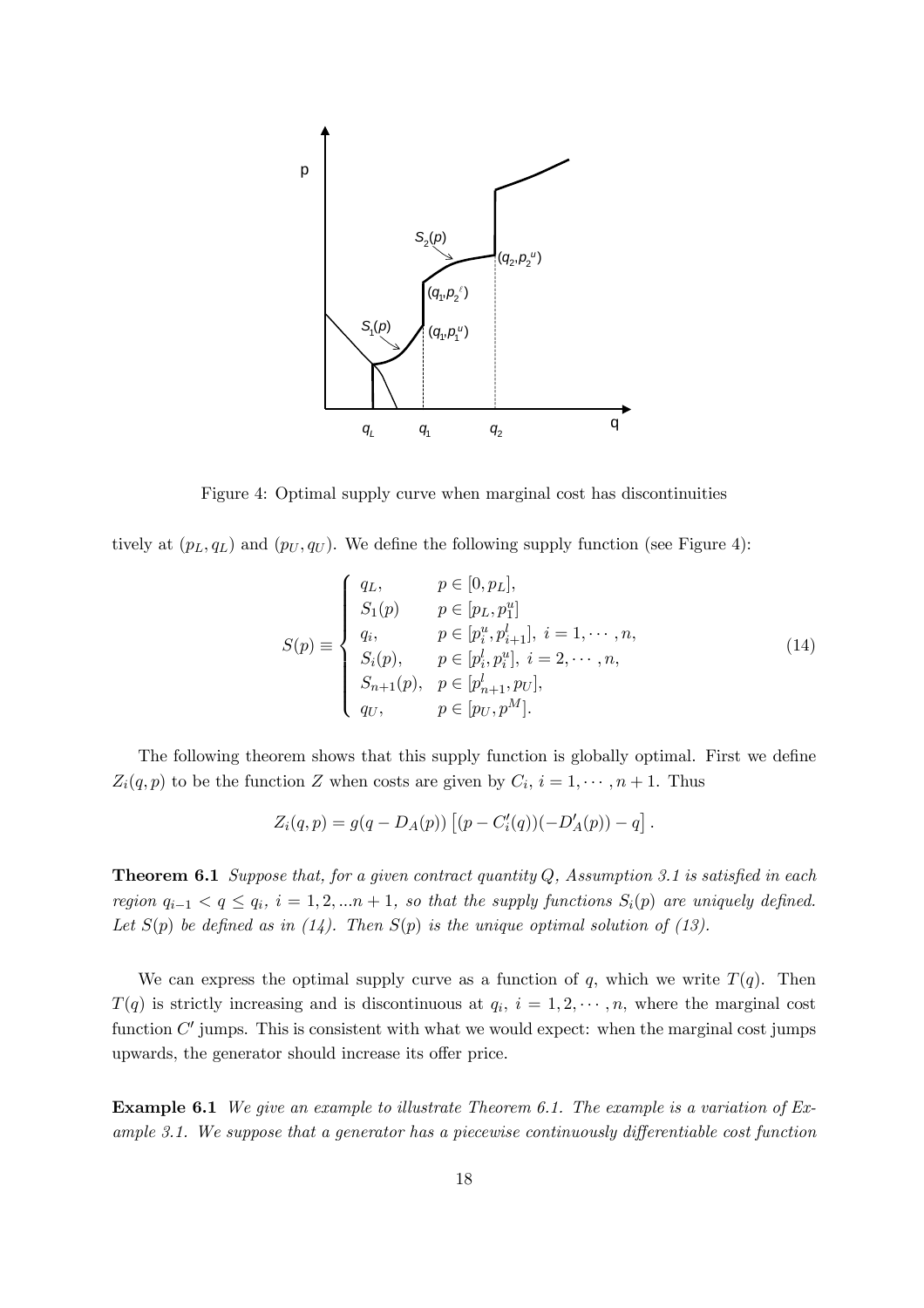as follows

$$
C(q) = \begin{cases} \frac{1}{20}q^2, & 0 \le q < 1, \\ \frac{1}{2}q^2 - 0.45, & 1 \le q. \end{cases}
$$

Obviously  $C(q)$  is piecewise smooth and

$$
C'(q) = \begin{cases} \frac{1}{10}q, & 0 \le q < 1, \\ q, & 1 \le q. \end{cases}
$$

is discontinuous at  $q=1$ .

Suppose that the generator faces a residual demand  $D_A(p) + \epsilon$ , where  $D_A(p) = 0.5 \log(1 +$ p) – p, and  $\epsilon$  has a uniform distribution over the interval [0.5, 4]. There is a price cap of  $p^M = 5$ . We use Theorem 6.1 to work out the optimal supply function for the generator.

The effective response region is

$$
\Psi = \{(q, p) : q \ge 0, 0 \le p \le 5 : 0.5 - p + 0.5 \log(1 + p) \le q \le 4 - p + 0.5 \log(1 + p)\}.
$$

The first step is to calculate optimal supply functions  $S_1(p)$  and  $S_2(p)$  which corresponds to  $C(q) = \frac{1}{20}q^2$  and  $C(q) = \frac{1}{2}q^2 - 0.45$  respectively. We have,

$$
D'_A(p) = \frac{1}{2(1+p)} - 1.
$$

Substituting  $D'_A(p)$ ,  $C'(q) = \frac{1}{20}q$  into (6), we have

$$
(p - 0.1q)\left(1 - \frac{1}{2(1+p)}\right) - q = 0.
$$

Solving for  $q$  in terms of  $p$  in this equation, we obtain

$$
S_1(p) = 10p \frac{2p+1}{22p+21}.
$$

Similarly, we can obtain

$$
S_2(p) = p \frac{2p+1}{4p+3}.
$$

Since the equations for  $S_1(p)$  and  $S_2(p)$  have unique solutions in increasing curves, Assumption 3.1 holds (for  $Q = 0$ ).

Next we identify optimal supply curves. We start with the point  $(q_L^1(0), p_L^1(0))$  at which the optimal supply curve enters the  $\Psi$  region. This is the point where the  $S_1(p)$  curve crosses the lowest residual demand curve at the boundary of the effective region  $\Psi$ . To calculate  $p_L^1(0)$  and  $q_L^1(0)$  we solve

$$
0.5 - p + 0.5\log(1 + p) = 10p\frac{2p + 1}{22p + 21},
$$

and obtain  $p_L^1(0) = 0.420$ ; hence  $q_L^1(0) = S_1(p_L^1(0)) = 0.255$ . Similarly we can identify a point  $(1.584, 3.214)$  where the  $S_2(p)$  curve crosses the highest residual demand curve at the boundary of the effective region  $\Psi$ .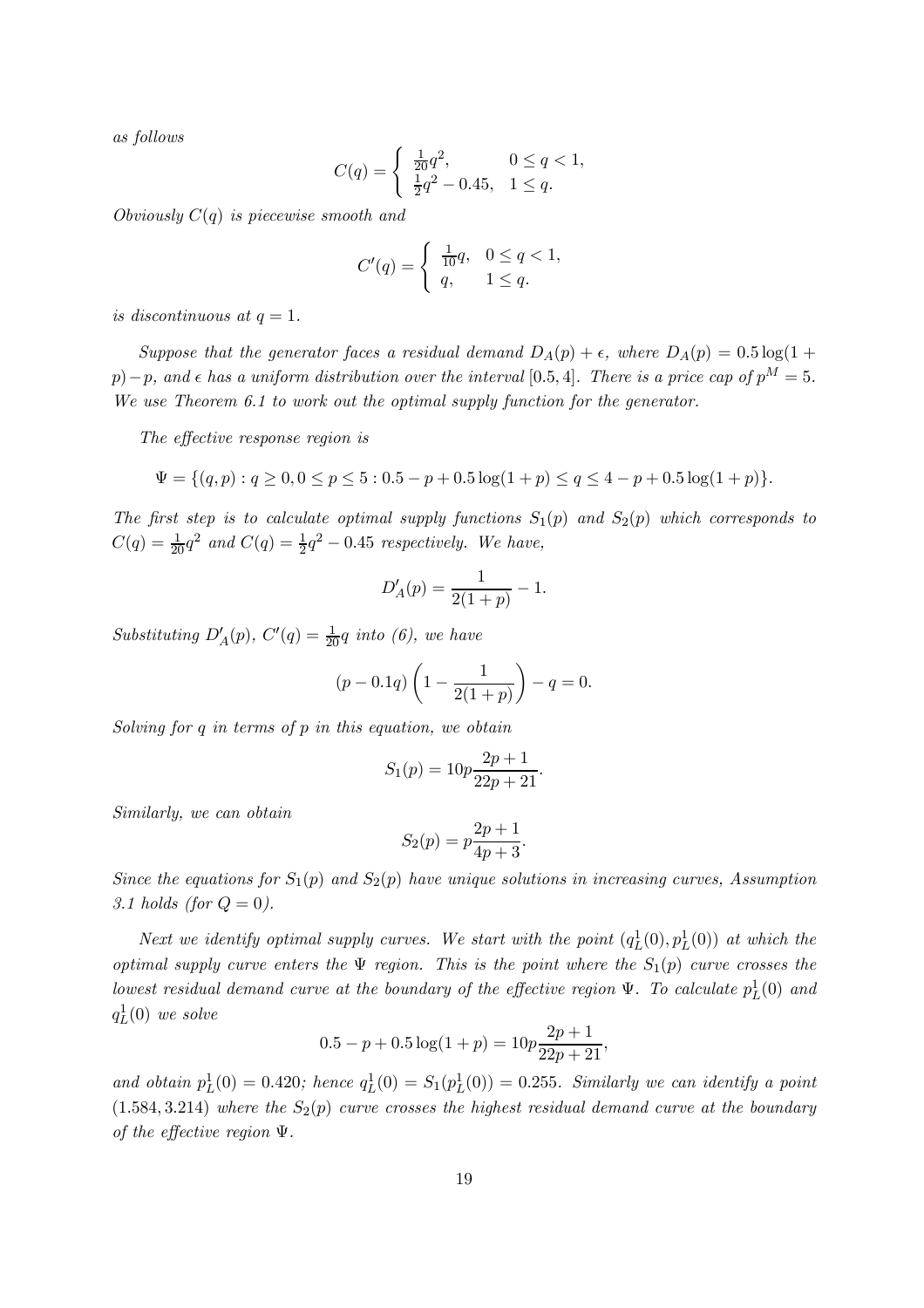

Figure 5: Optimal supply curve for Example 6.1

Now we can describe the optimal supply curve in the  $q, p$ -plane (shown in Figure 5). It starts from  $(0.255, 0)$  and goes vertically to the point  $(0.255, 0.420)$  to enter the  $\Psi$  region. Then it follows the  $S_1(p)$  curve until it crosses  $q = 1$  line at  $(1, 1.368)$ . It jumps up to the  $S_2(p)$  curve and then follows this until it crosses the upper boundary of  $\Psi$  at (1.584, 3.214). Finally it goes vertically up to the price cap at  $(1.584, 5)$ . We can express this as follows

$$
S(p) = \begin{cases} 0.255, & p \in [0, 0.420), \\ 10p \frac{2p+1}{22p+21}, & p \in [0.420, 1.368), \\ 1, & p \in [1.368, 2.186], \\ p \frac{2.0p+1.0}{4.0p+3.0} & p \in (2.186, 3.214] \\ 1.584, & p \in (3.214, 5]. \end{cases}
$$

## 7 Discussion

We have shown how to construct optimal supply functions in the presence of put or call options, or when generators have generation units with different cost characteristics. It is important not to miss the fundamental characteristics of the optimal supply functions. Whenever a generator has sold a call option at a strike price  $f$ , some of the generator's capacity should be bid at the price f (unless all the capacity is bid below f, or all capacity is bid above f.) On the other hand when a generator has bought a put option at strike price  $f$ , then there is a band around  $f$ of prices such that none of the generator's capacity is bid within this band. It is not surprising that a call option should lead to bidding at the strike price, it is less intuitive that a put option deters bidding near the strike price.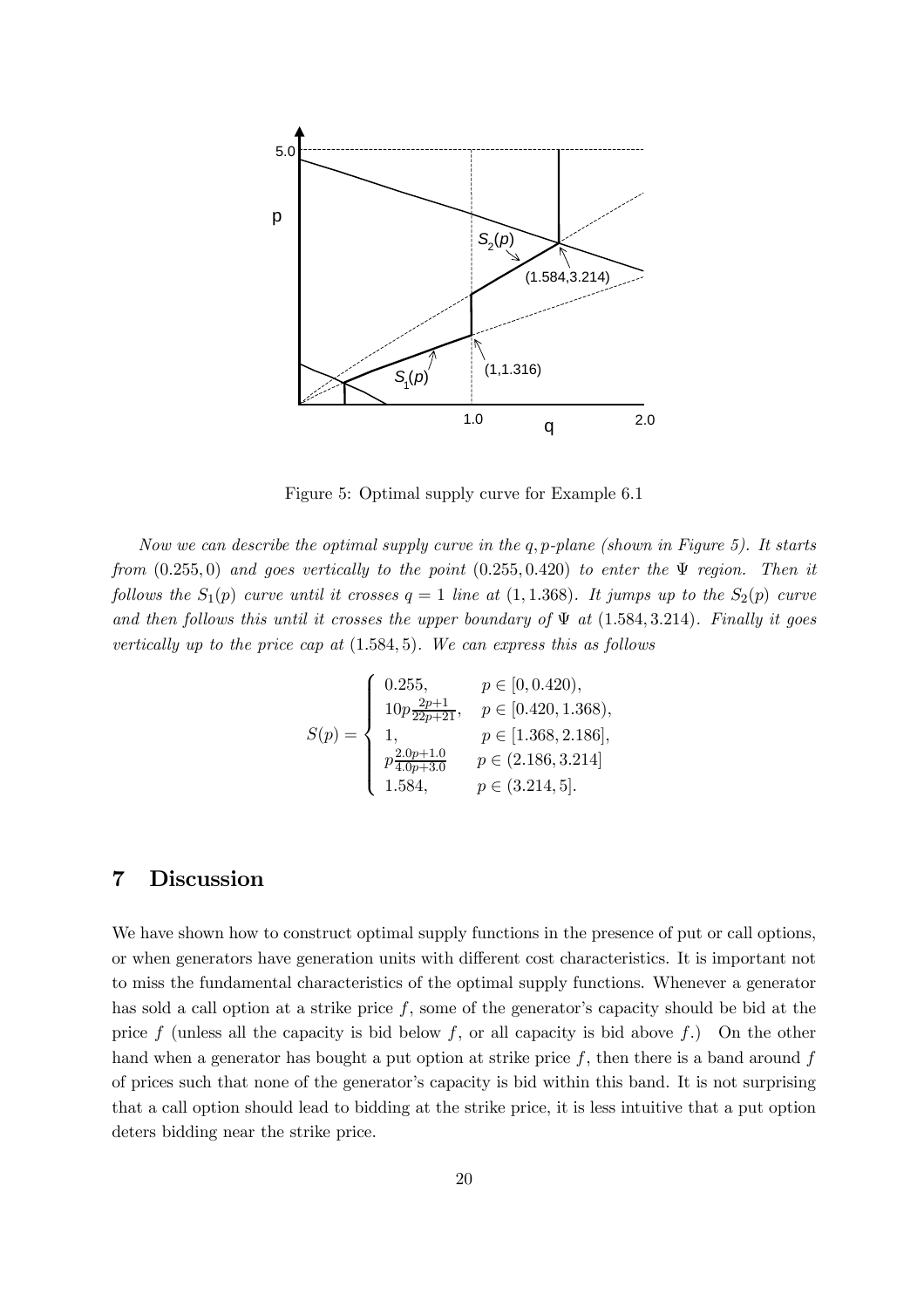The same methods can be used to analyse the situation with jumps in the marginal cost of generation, corresponding to bringing more expensive units on line. As might be expected, the optimal offer curve has jumps at the quantities which correspond to the (cumulative) capacities of the different generation units, i.e. the points at which the marginal cost of generation has discontinuities.

The focus of this paper is on the impact of non-smoothness of the profit function on the optimal supply function of a single generator without considering the reaction of other generators. Nevertheless an important question is the existence of Nash supply function equilibrium when generators hold option contracts or have non-smooth costs. As we mentioned earlier a significant problem is that when one generator's supply curve contains a horizontal segment or a vertical segment, then the residual demand curve for another generator is no longer strictly decreasing and continuously differentiable. In this case  $\psi$  is not continuously differentiable.

Anderson and Xu [7] investigated this situation and showed that there may be no optimal supply function, at least when generators are able to bid at any price. This is because a generator can benefit by undercutting the other generator's price by  $\epsilon$ , which can be arbitrarily small. Anderson and Xu also showed that an  $\epsilon$ -optimal supply function may exist under such a circumstance (for a detailed discussion, see [7]). The problem occurs when one of the generators uses a supply function with a jump in quantity at a particular price. This analysis suggests that there may be a difficulty in obtaining any equilibrium when generators sell call options. In practice the situation is complicated by restrictions on prices (e.g. to whole number of cents) and other market rules (in the case of Australia a set of 10 prices at which a generator can bid needs to be made in advance, and then remains fixed for the day, see [5]).

In the case when there is jump in price at a particular quantity (as happens with changes in marginal cost, or a generator buying a put option) then it might be possible that an equilibrium exists. Baldick, Grant and Kahn [10] give some discussion of piecewise affine supply function equilibrium. A fuller investigation of equilibrium models in these circumstances is a topic for further research.

An alternative viewpoint is to consider approximate Nash equilibria in markets with many generators. In this case the impact of any single generator's offer of quantity or price is negligible. Hence it may be reasonable to take  $D_A$  as a smooth approximation of the actual residual demand curve.

Acknowledgement. We would like to thank two anonymous referees for careful reading of the paper and helpful comments which lead to a significant improvement of this paper.

## References

[1] ALLAZ, P. AND VILA, J-L. "Cournot competition, futures markets and efficiency", Journal of Economic Theory, Vol. 59 (1993), pp.1—16.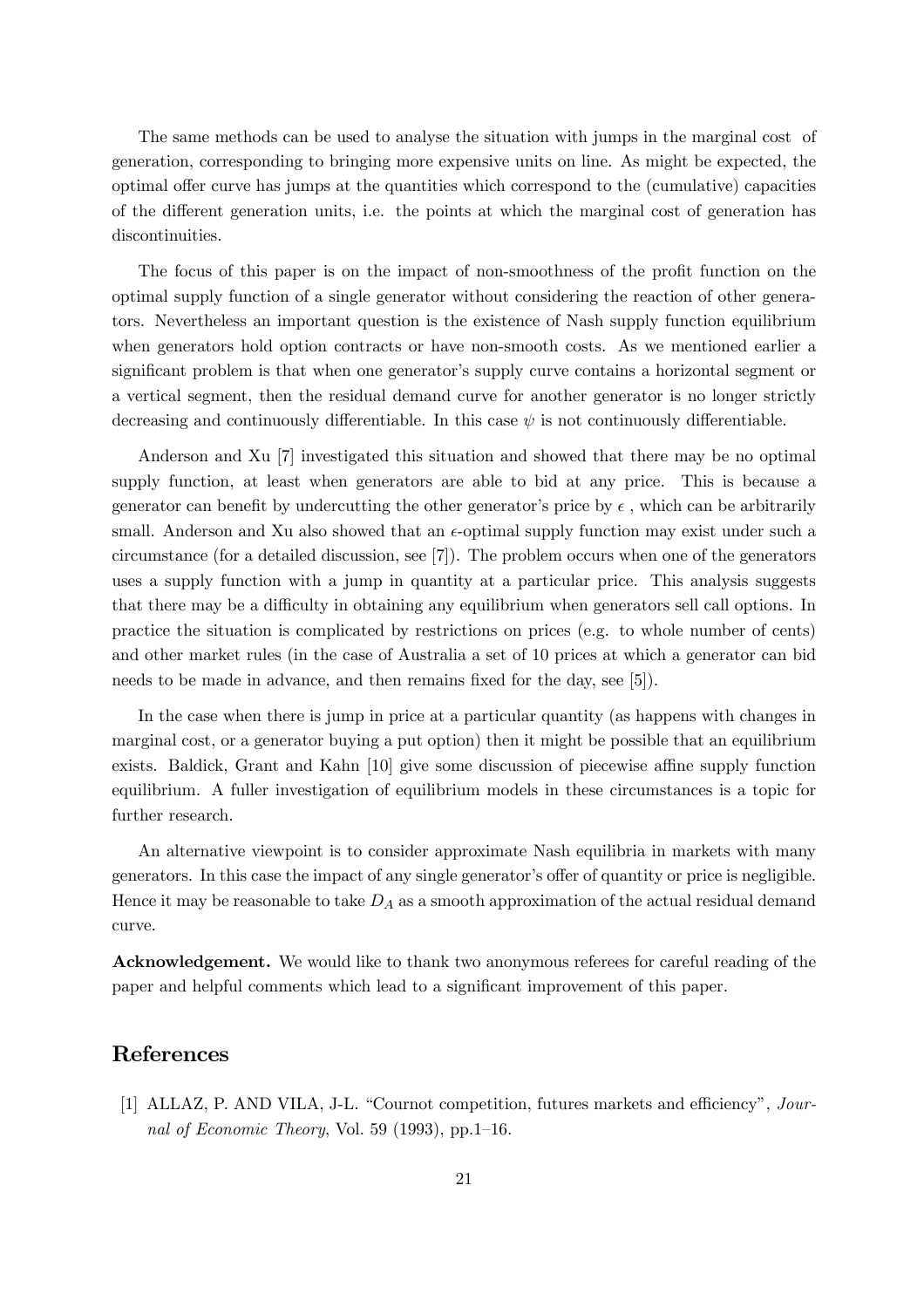- [2] ANDERSON, E.J. AND PHILPOTT, A.B. "Optimal offer construction in electricity markets", Mathematics of Operations Research, Vol 27 (2002), pp. 82-100.
- [3] ANDERSON, E.J. AND PHILPOTT, A.B. "Estimation of market distribution functions", Annals of Operations Research, Vol 121 (2003), pp. 21-32.
- [4] ANDERSON, E.J., AND XU, H. "Necessary and sufficient conditions for optimal offers in electricity markets", SIAM Journal on Control and Optimization, Vol. 41 (2002), pp. 1212-1228.
- [5] ANDERSON, E.J., AND XU, H."Nash equilibria in electricity markets with discrete prices", Mathematical Methods of Operations Research, Vol 60 (2004) pp. 215-238.
- [6] ANDERSON, E.J., AND XU, H. "Contracts and supply functions in electricity markets", Journal of Optimization Theory and Applications, Vol 124 (2005) pp. 257-283.
- [7] ANDERSON, E.J., AND XU, H. "ε-Optimal bidding in an electricity market with discontinuous market distribution function", to appear in SIAM Journal on Control and Optimization.
- [8] DENG, S.J., AND OREN, S.S. "Electricity derivatives and risk management", Power Systems Engineering Research Centre, Working Paper 05-08 (2005).
- [9] BOLLE, F., "Supply function equilibria and the danger of tacit collusion, the case of spot markets for electricity", Energy Economics, Vol. 14 (1992), pp. 94-102.
- [10] BALDICK, R., GRANT, R., KAHN, E., "Theory and Application of Linear Supply Function Equilibrium in Electricity Markets", Journal of Regulatory Economics, 25(2):143-167, March 2004.
- [11] BALDICK, R. AND HOGAN, W., "Capacity constrained supply function equilibrium models of electricity markets: stability, non-decreasing constraints, and function space iterations", University of California Energy Institute, POWER Paper PWP-089, 2001.
- [12] BORENSTEIN, S. "The trouble with electricity markets (and some solutions)", Working paper, University of California Energy Institute, 2001.
- [13] GREEN, R.J. "The electricity contract market in England and Wales", Journal of Industrial Economics, Vol. 47 (1999), pp. 107-124.
- [14] GREEN, R.J., AND NEWBERY, D.M. "Competition in the British electricity spot market", Journal of Political Economy, Vol. 100 (1992), pp. 929-953.
- [15] GANS, J.S., PRICE, D. AND WOODS, K. "Contracts and electricity pool prices", Australian Journal of Management, Vol. 23 (1998) pp. 83-96.
- [16] KAPLAN, W., Advanced Calculus, Addison-Wiley, Reading, 1962.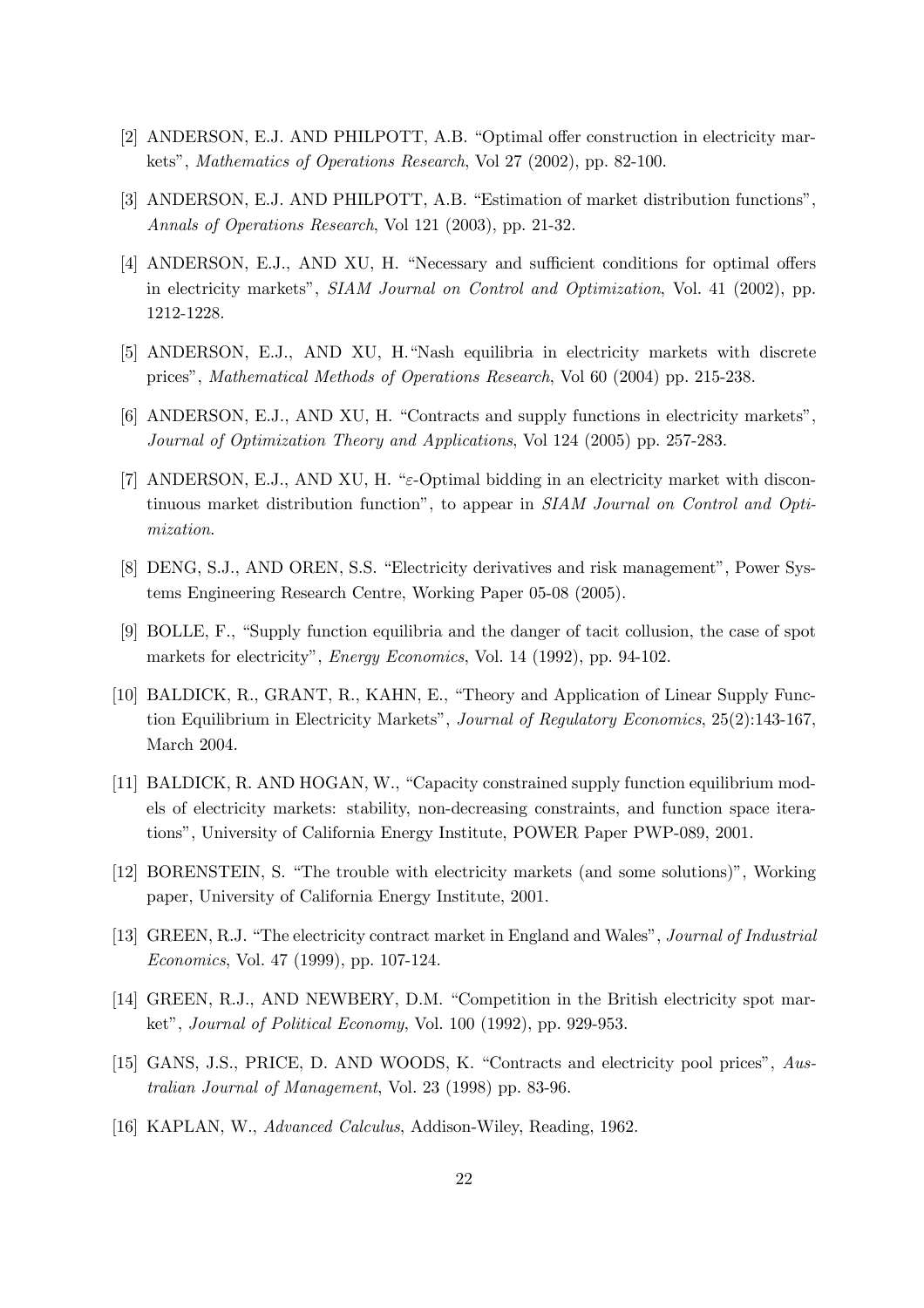- [17] KLEMPERER, P.D. AND MEYER, M.A. "Supply function equilibria in oligopoly under uncertainty", Econometrica, Vol. 57 (1989), pp.1243—1277.
- [18] NEWBERY, D.M. "Competition, contracts and entry in the electricity spot market", RAND Journal of Economics, Vol. 29 (1998), pp. 726-749.
- [19] RUDKEVICH, A., "Supply function equilibrium in poolco type power markets: learning all the way", Technical Report TCA Technical Paper Number 0699-1701, Tabors Caramanis and Associates, 1999.
- [20] RUDKEVICH, A., "On the supply function equilibrium and its applications in electricity markets", forthcoming in *Decision Support Systems*, 2004.
- [21] RUDKEVICH, A., DUCKWORTH, M. AND ROSEN, R., "Modeling electricity pricing in a deregulated generation industry: the potential for oligopoly pricing in a poolco", The Energy Journal, Vol. 19 (1998), pp. 19-48.
- [22] WOLAK, F. "An empirical analysis of impact of hedge contracts on bidding behaviour in a competitive electricity market", International Economic Journal, Vol. 14 (2000), pp.1-40.
- [23] VON DER FEHR, N-H.M. AND HARBORD, D. "Long-term contracts and imperfectly competitive spot markets: A study of the UK electricity industry", Memorandum No. 14, Department of Economics, University of Oslo, 1992.

# Appendix

**Proof of Lemma 3.2.** Since  $S(p, Q)$  and  $S(p, 0)$  are strictly increasing functions, we have

$$
(p - C'(S(p, Q)))(-D'_A(p)) - S(p, Q) + Q = 0, \text{for all } p \in [p_L(Q), p_U(Q)],
$$
 (15)

and

$$
(p - C'(S(p,0)))(-D'_A(p)) - S(p,0) = 0, \text{for all } p \in [p_L(0), p_U(0)].
$$
 (16)

Subtracting (16) from (15), we have, for all  $p \in [p_L(Q), p_U(Q)] \cap [p_L(0), p_U(0)],$ 

$$
(C'(S(p,0)) - C'(S(p,Q)))(-D'_A(p)) + (S(p,0) - S(p,Q)) + Q = 0.
$$
\n(17)

Suppose that  $S(p, 0) \geq S(p, Q)$  for some  $p \in [p_L(Q), p_U(Q)] \cap [p_L(0), p_U(0)]$ . Then as C is convex and differentiable and  $D'_A \leq 0$ , the first term in (17) is non-negative. Since  $Q > 0$ , this gives a contradiction and the conclusion follows.  $\Box$ 

**Proof of Theorem 4.1.** Let s denote the graph of supply function  $S$  defined as in (9) (see Figure 6) and  $\tilde{s}$  be an arbitrary non-decreasing supply curve defined over  $[0, q^M] \times [0, p^M]$ . We need to compare the expected return based on  $\tilde{s}$  with that based on  $\tilde{s}$ . We want to achieve this by applying the classical Green's theorem (which shows that the line integral of  $R_Q$  with respect to  $d\psi$  along the boundary of a region is exactly the area integral of  $Z_Q$  in that region).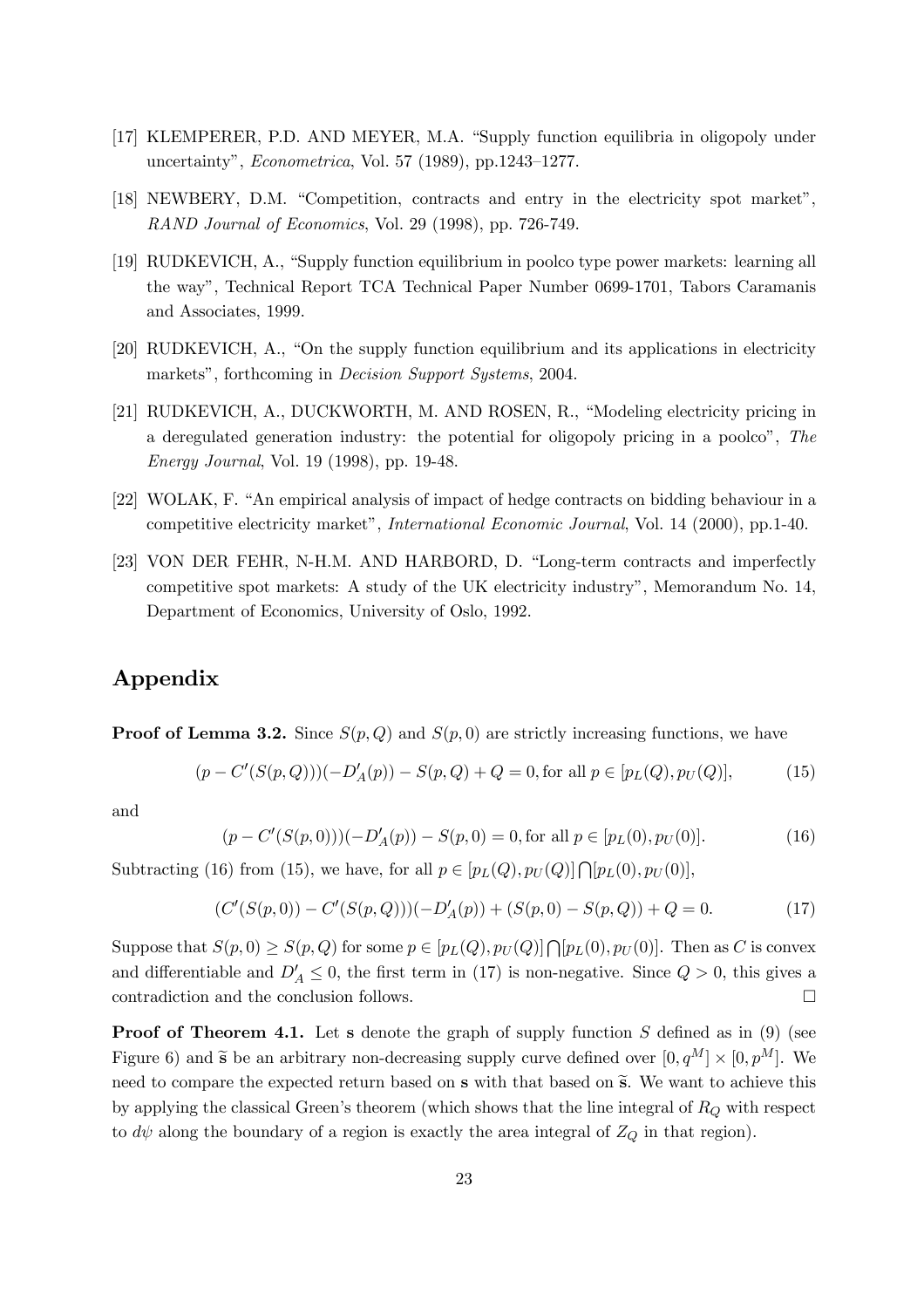

Figure 6: Optimal supply curve with a call option

Let L and U denote respectively the points where s enters and exits  $\Psi$ . Let A and B denote the points where the lowest residual demand curve intercepts the  $p$ -axis and the  $q$ -axis, and E and F denote the points where the highest residual curve hits the  $p = p^M$  line and the  $q = q^M$ line.

Observe that we can always regard point L as being located on the lowest residual demand curve between A and B since if  $q_L(0) = 0$  and  $p_L(0) > 0$ , then we can regard the curve as entering  $\Phi$  at A and hence set  $L = A$ ; on the other hand if  $q_L(0) > 0$  and  $p_L(0) = 0$ , then we can regard the curve s as entering  $\Phi$  at B and hence set  $L = B$ . Using a similar argument, we can regard point U as being located on the highest residual demand curve between points E and F. Similarly, we assume that  $\tilde{s}$  enters  $\Phi$  at L' which is located on the lowest residual demand curve between points  $A$  and  $B$  and exits at  $U'$  which is located on the highest residual demand curve between points E and F.

We write A for the area surrounded by s,  $\tilde{s}$  and the boundary of  $\Psi$  (notice that this may consist of two or more different regions if s and  $\tilde{s}$  cross). The area A may lie entirely on one side of the  $p = f$  line, then we can apply Green's theorem directly since  $R<sup>1</sup>$  is continuously differentiable (coinciding either with  $R_0$  or with  $R_Q$  over the entire area).

Suppose that A lies on both sides of the  $p = f$  line as in the figure. We cannot apply Green's formula straightforwardly since in this case  $R^1$  is not differentiable at  $p = f$ , so we split the area into two, above and below the  $p = f$  line.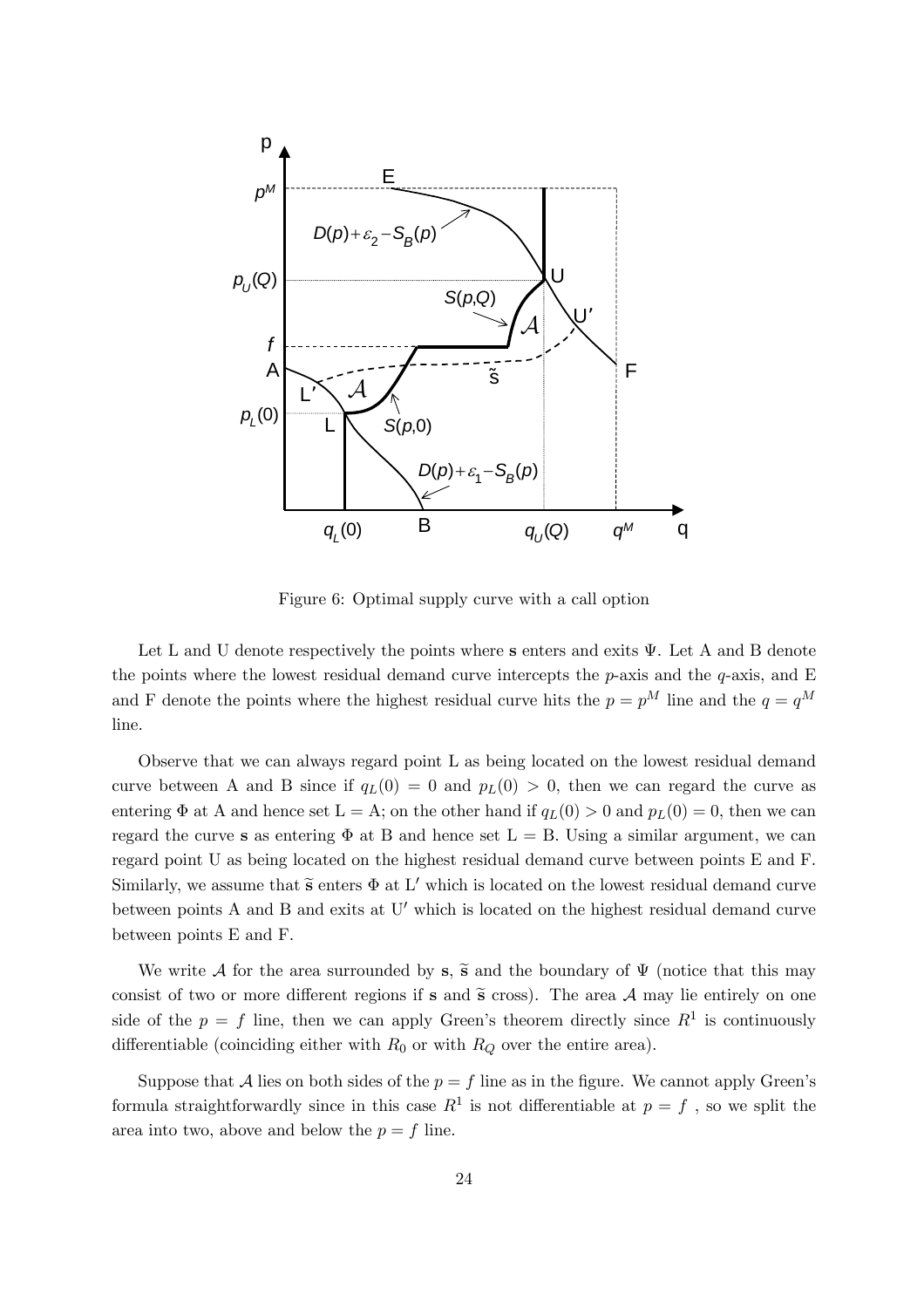In the area below the  $p = f$  line,  $R^1 = R_0(q, p)$ . We can apply Green's theorem to the area by extending  $Z_0$  values upwards to the  $p = f$  line. We can deal with the area above the  $p = f$  line in a similar way (by extending  $Z_Q$  values downwards to the  $p = f$  line). Note that in applying the theorem, we need to add or subtract a line integral of  $R^1$  with respect to  $\psi(q, p)$ along the segment of the  $p = f$  line located in the area. These items do not appear as they cancel each other.

Thus we obtain

$$
v(\mathbf{s}) - v(\tilde{\mathbf{s}}) = \int_{LL'} R_Q(q, p) d\psi(q, p) + \int_{U'U} R_Q(q, p) d\psi(q, p)
$$

$$
+ \int \int_{\mathcal{A}, p \le f} \text{sign}(q, p) Z_0(q, p) dq dp + \int \int_{\mathcal{A}, p \ge f} \text{sign}(q, p) Z_Q(q, p) dq dp, (18)
$$

where  $sign(q, p)$  equals 1, 0 and  $-1$  respectively if  $(q, p)$  is located above, on or below the curve s.

Since  $Z_0(q, p) > 0$  for  $(q, p)$  located above s and  $Z_0(q, p) < 0$  for  $(q, p)$  located below s, we have

$$
\int \int_{\mathcal{A}, p \le f} \text{sign}(q, p) Z_0(q, p) dq dp \ge 0.
$$

On the other hand, since L and L' are on the lowest residual demand curve, and  $\psi$  is constant on the curve, then

$$
\int_{LL'} R_Q(q, p) d\psi(q, p) = 0.
$$

Similarly

$$
\int \int_{\mathcal{A}, p \ge f} \text{sign}(q, p) Z_Q(q, p) dq dp \ge 0,
$$

and

$$
\int_{U'U} R_Q(q, p) d\psi(q, p) = 0.
$$

This shows  $v(\mathbf{s}) - v(\tilde{\mathbf{s}}) \geq 0$ . Thus s is globally optimal.  $\Box$ 

**Proof of Theorem 5.1.** We begin by showing the existence of an optimal solution. This follows from a similar argument to the result of Anderson and Xu who show that the supply functions, when treated as continuous curves in the  $(q, p)$  plane, are compact under the Hausdorff metric [4, Lemma 2]. In order to show the existence of an optimal solution, we need the continuity of the objective function (under the Hausdorff metric). Anderson and Xu prove this under the additional restriction that the profit function  $R(q, p)$  is continuously differentiable. See [4, Theorem 3]. However in our case we only have a piecewise continuously differentiable profit function R. Observe, however, that the result we require is that a small perturbation of the supply curve under the Hausdorff metric results in a small change in objective.

The difference between the two objectives is given by

$$
\int_{\mathcal{C}} R(q,p)d\psi(q,p) = \int \int_{\mathcal{A}} Z(q,p)dpdq
$$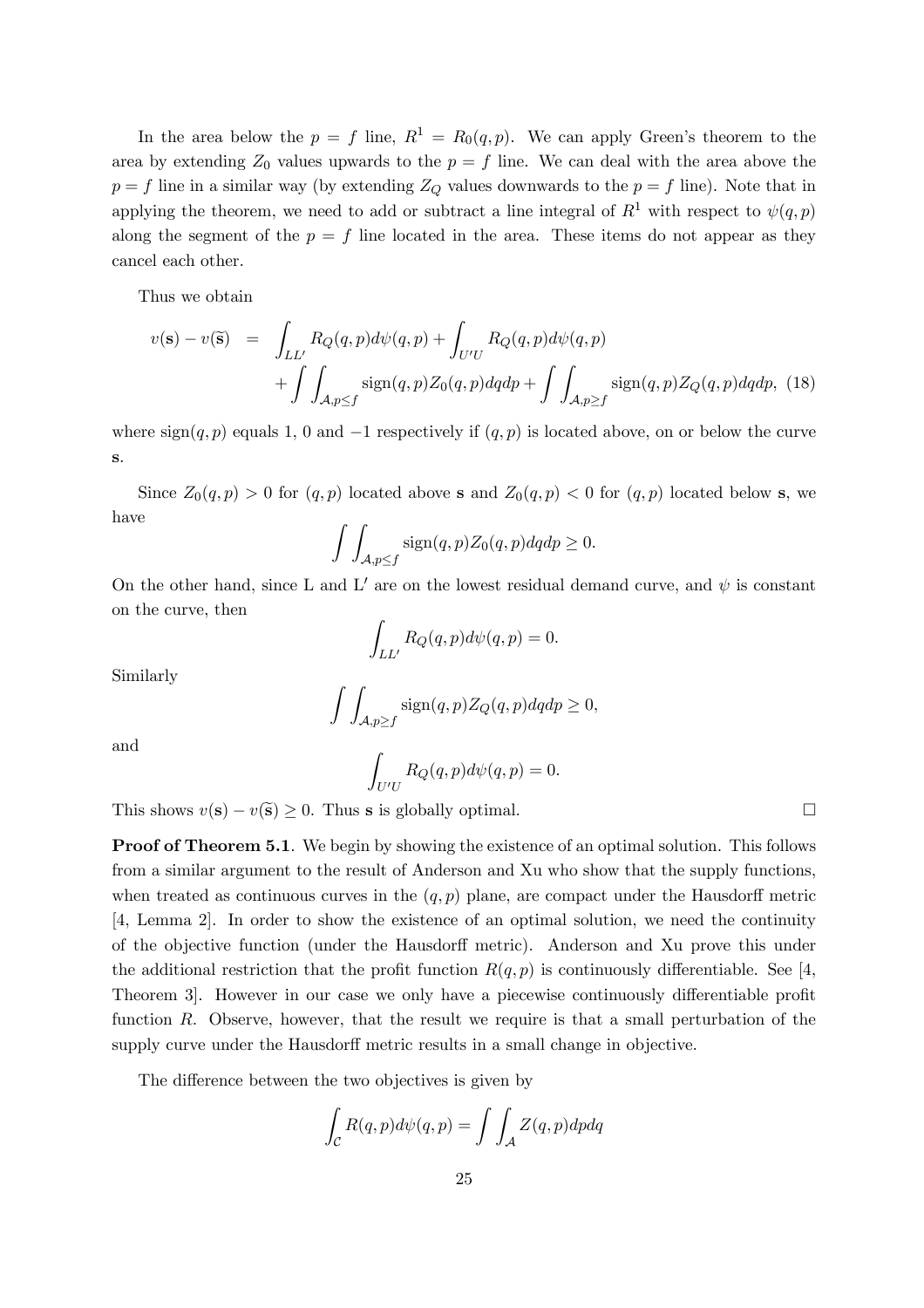

Figure 7: A perturbation of the supply curve

where  $\mathcal C$  is the closed curve formed by the difference between the perturbed and original supply curves, and  $A$  is the region between them. Here we have extended the application of Green's theorem [16] by splitting the region  $\mathcal A$  into the parts above and below the strike price f and applying Green's theorem separately to the two parts. Since  $Z$  is bounded the right hand side approaches zero as the perturbation gets smaller, which is enough to establish the existence of an optimal solution.

When treated as a curve in the  $(q, p)$  plane the supply curve must cross the line  $p = f$ either (a) in a vertical section, or (b) in a strictly monotonically increasing segment (which is not vertical), or (c) with a section that is horizontal. To prove the result we need to show that options (b) and (c) cannot occur.

Suppose (b) occurs. Then the supply curve has the characteristic of being strictly increasing, but not vertical, on either side of the  $p = f$  line. Hence, from Lemma 5.1 the supply curve must follow the  $Z = 0$  curve on both sides of the  $p = f$  line. Now from Assumption 3.1 there is just a single  $Z = 0$  curve both above and below  $p = f$  corresponding to  $S(p, 0)$  and  $S(p, Q)$ . But from Lemma 3.2  $S(f, Q) > S(f, 0)$  giving a contradiction.

Now suppose that (c) occurs. Suppose that the horizontal section of the optimal supply curve is from  $(q_1, f)$  to  $(q_2, f)$ ,  $q_1 < q_2$  as shown in Figure 7. Let  $S_0(f) = \alpha$  and  $S_Q(f) = \beta$ where  $\alpha < \beta$ . Since the supply curve is not horizontal immediately below and to the left of  $(q_1, f)$  we can apply a perturbation at this point as shown in the Figure (with the perturbation parameterized by  $\delta > 0$ . Since the supply curve is optimal, using Green's theorem shows that the area integral of  $Z_Q$  over the region between the curve and its perturbation is non-positive. Letting the size of the perturbation,  $\delta$ , go to zero and using the continuity of  $Z_Q$  shows that  $Z_Q(q_1, f) \leq 0$ . Hence, from Assumption 3.1,  $q_1 \geq \beta$ .